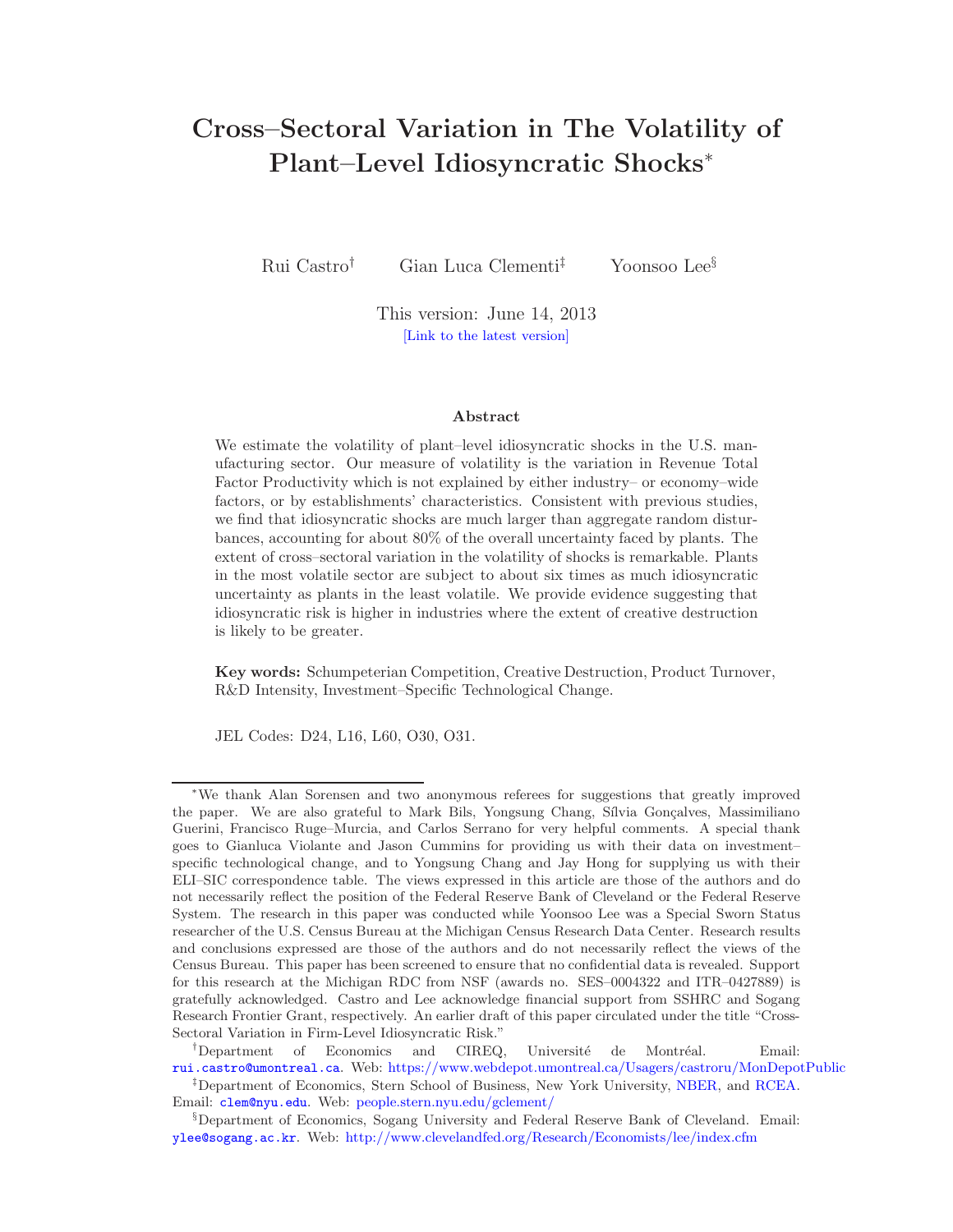## 1 Introduction

In this study we assess the cross–sectoral variation in the volatility of plant–level idiosyncratic shocks in U.S. manufacturing. Our data consists of a large panel extracted from the Annual Survey of Manufacturers (ASM), gathered by the US Census Bureau.

Our measure of volatility is the variation in Revenue Total Factor Productivity (TFPR) which cannot be forecasted by means of factors, either known or unknown to the econometrician, that are systematically related to plant dynamics. Variation in TFPR reflects changes in technical efficiency, as well as shifts in input supply and product demand schedules affecting input and product prices, respectively. We strive to isolate the portion of such variation which is due to plant–specific, random disturbances – a measure of idiosyncratic uncertainty, or risk.

Consistent with previous studies, we find that across the manufacturing sector idiosyncratic uncertainty accounts for the majority – about 80% – of overall plant–level uncertainty. The variation in idiosyncratic risk across 3–digit industries is substantial. To gain a flavor of the amount of heterogeneity we uncover, consider that the volatility of TFPR growth due to idiosyncratic shocks ranges from 6.7% for producers of leather soles to a whopping 35.2% for manufacturers of non–ferrous metals.

Why does volatility differ so much across sectors? We provide some preliminary evidence in favor of a particular explanation: volatility is higher in sectors where creative destruction is more important. The notion of creative destruction is central to the Schumpeterian paradigm. According to the latter, firms are engaged in a perpetual race to innovate. Creation, i.e. the success by a laggard in implementing a new process or producing a new good, displaces the previous market leader, eliminating (destroying) its rent.

Formal models of Schumpeterian competition<sup>[1](#page-1-0)</sup> predict a positive cross–sectoral association between creative destruction, product turnover, and innovation–related activities. We document that idiosyncratic risk is higher in industries where product turnover is greater and investment–specific technological progress is faster.

Our study of the statistical properties of TFPR is of central relevance to most modern models of business dynamics, where TFPR is the most important, if not the only driver of establishment growth and survival. See for example the seminal work of [Ericson and Pakes](#page-31-0) [\(1995\)](#page-31-0) and [Hopenhayn](#page-31-1) [\(1992](#page-31-1)), as well as the more recent

<span id="page-1-0"></span><sup>&</sup>lt;sup>1</sup>We refer to the economic growth literature that builds on [Aghion and Howitt](#page-28-0) [\(1992\)](#page-28-0).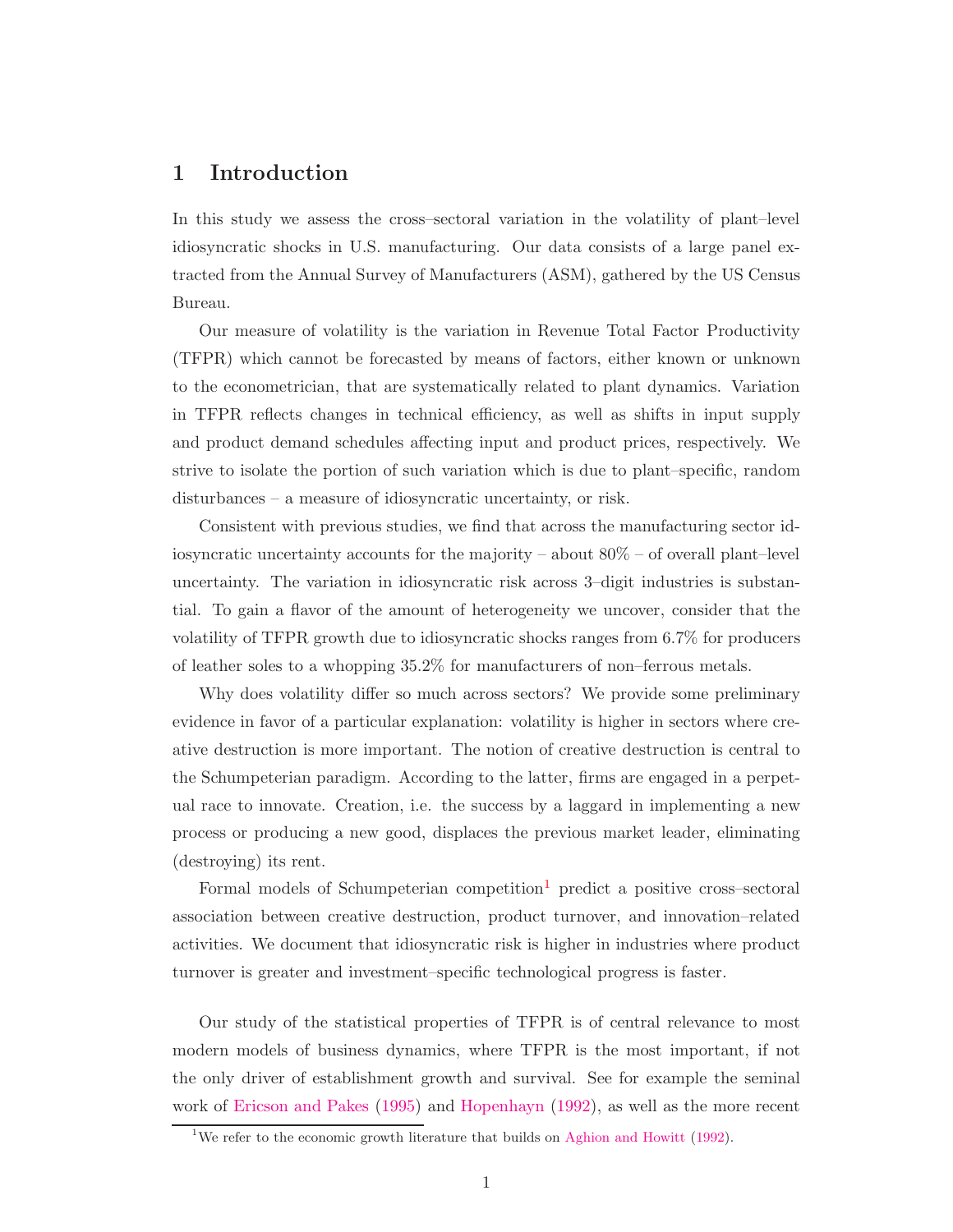information–based theories of [Quadrini](#page-32-0) [\(2003\)](#page-32-0) and [Clementi and Hopenhayn](#page-30-0) [\(2006\)](#page-30-0). Establishment growth is driven by improvement in technical efficiency, increases in mark–ups, and declines in input prices. Changes of the opposite sign lead plants to shrink and, eventually, exit.

Learning about the volatility of the innovation to productivity is important in light of the rather general result that, everything else equal, higher volatility implies greater reallocation of inputs across plants and greater plant turnover. Over the last 25 years or so, a large number of cross–sectional studies have documented a wide heterogeneity in the *level* [of total factor productivity across plants. See](#page-29-0) Bartelsman and Doms [\(2000\)](#page-29-0) and [Syverson](#page-32-1) [\(2011\)](#page-32-1) for a very effective account of this literature.

A related body of work, closer to ours in spirit, studies the extent of cross–plant variation in the growth of productivity. [Davis and Haltiwanger](#page-30-1) [\(1992\)](#page-30-1) and Davis, Haltiwanger, and Schuh [\(1996](#page-30-2)) document the extent of within–sector job reallocation across manufacturing plants, while [Davis, Haltiwanger, Jarmin, and Miranda](#page-30-3) [\(2006\)](#page-30-3) describe the time var[iation in the volatility of business growth rates. Work by](#page-29-1) Bartelsman and Dhrymes [\(1998](#page-29-1)), [Baily, Hulten, and Campbell](#page-29-2) [\(1992](#page-29-2)), Baily, Bartelsman, and Haltiwanger [\(2001\)](#page-29-3) and [Foster, Haltiwanger, and Krizan](#page-31-2) [\(2001\)](#page-31-2) shows that such heterogeneity is accompanied by a substantial variation in productivity growth.

Our contribution to the literature is twofold. To start with, we strive to asses the portion of volatility in plant–level TFPR growth that is due to merely idiosyncratic shocks.

The logarithm of TFPR is modeled as a linear function of its lagged value, size, age, a sector–time dummy variable that accounts for aggregate and industry–wide disturbances, and an establishment–level dummy that stands in for plant unobserved characteristics systematically associated with productivity dynamics. We regard the residuals of this regressions as realizations of random shocks, and their standard deviation as our measure of idiosyncratic risk.

Furthermore, we illustrate the cross–sectoral variation in plant–level idiosyncratic shocks. We provide estimates of risk by 3–digit SIC sectors and make a first attempt at identifying the determinants of the heterogeneity we uncover. As a by–product, our exercise also produces estimates for the sector–specific auto–correlation coefficients of TFPR.

Given that firms' stakeholders have often limited insurance opportunities, assessing establishment–level idiosyncratic risk is relevant for the analysis of scenarios where risk aversion matters. This is the case of entrepreneurship studies such as Michelacci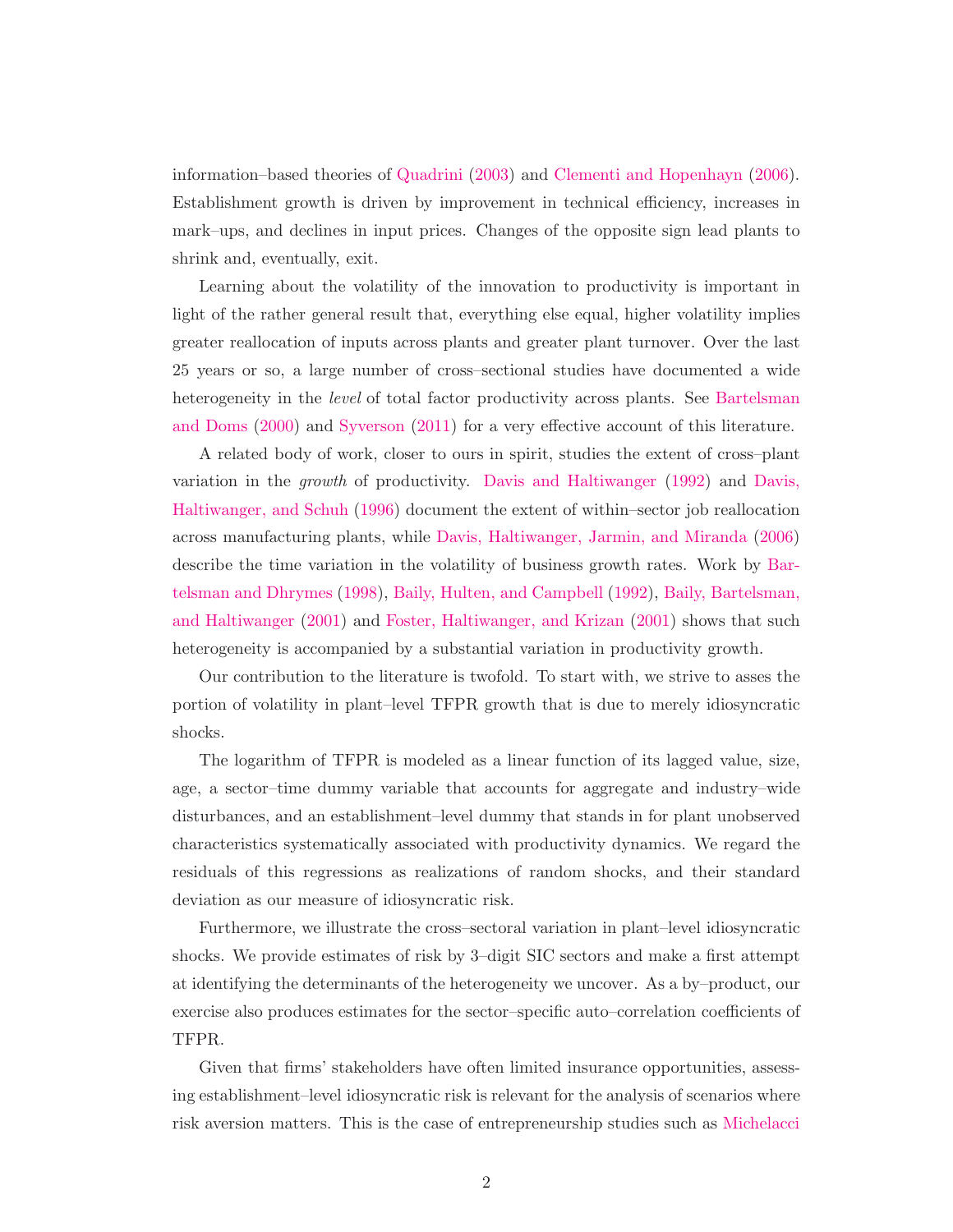and Schivardi [\(2013\)](#page-32-2), where idiosyncratic uncertainty hinders business creation via its negative effect on the value of starting new ventures. In information–based theories of economic development such as [Castro, Clementi, and MacDonald](#page-29-4) [\(2004,](#page-29-4) [2009\)](#page-30-4), greater idiosyncratic risk is associated with lower capital accumulation via its negative effect on entrepreneurs' ability to secure external finance for their investment projects. Finally, idiosyncratic uncertainty is often cited among the factors restraining innovative activity. See for example [Caggese](#page-29-5) [\(2012\)](#page-29-5).

The evidence of lack of risk diversification abounds. [Herranz, Krasa, and Villamil](#page-31-3) [\(2009\)](#page-31-3) find that 2% of the primary owners of the firms sampled by the 1998 Survey of Small Business Finance<sup>[2](#page-3-0)</sup> invested more than 80% of their personal net worth in their firms; 8% i[nvested more than 60%, and about 20% invested more than 40%.](#page-30-5) Clementi and Cooley [\(2009\)](#page-30-5) document that in 2006, more than 20% of CEOs of U.S. publicly– traded concerns<sup>[3](#page-3-1)</sup> held more than  $1\%$  of their companies' common stock. About  $10\%$ held more than 5%. Given the large capitalization of such companies, this information points to limited portfolio diversification for these individuals.

Understanding how idiosyncratic risk varies across industries is important because the cross–sectoral heterogeneity in risk, when interacted with other features of the economic environment, often generates restrictions on the data that are key to refute economic models. [Castro, Clementi, and MacDonald](#page-30-4) [\(2009\)](#page-30-4) propose a multi–sector model where incomplete risk–sharing induces cross–sectoral differences in the return on investment in favor of lower–risk sectors. According to their theory, the differences are larger, the poorer is risk–sharing. It turns out that, as long as sectors producing investment goods are riskier than those producing consumption goods, their model has a chance at rationalizing well–established evidence on the cross–country variation of investment rate and the relative price of capital goods. This is a clear case in which model falsification relies on the knowledge of the cross–sectoral variation in volatility.

In Cuñat and Melitz [\(2010\)](#page-30-6), labor market regulations result in greater inefficiencies in sectors with greater idiosyncratic uncertainty. A testable implications is that countries featuring lower institutional rigidity should specialize in higher–volatility sectors. Once again, knowledge of the cross–sectoral variation of idiosyncratic risk is needed in order to falsify their theory.

<span id="page-3-0"></span><sup>&</sup>lt;sup>2</sup>The SSBF, administered by the Board of Governors of the Federal Reserve System, surveys a large cross–sectional sample of non–farm, non–financial, non–real estate firms with less than 500 employees.

<span id="page-3-1"></span><sup>&</sup>lt;sup>3</sup>The data is from EXECUCOMP, a proprietary database maintained by Standard & Poor's that contains information about compensation of up to 9 executives of all companies quoted in organized exchanges in the U.S.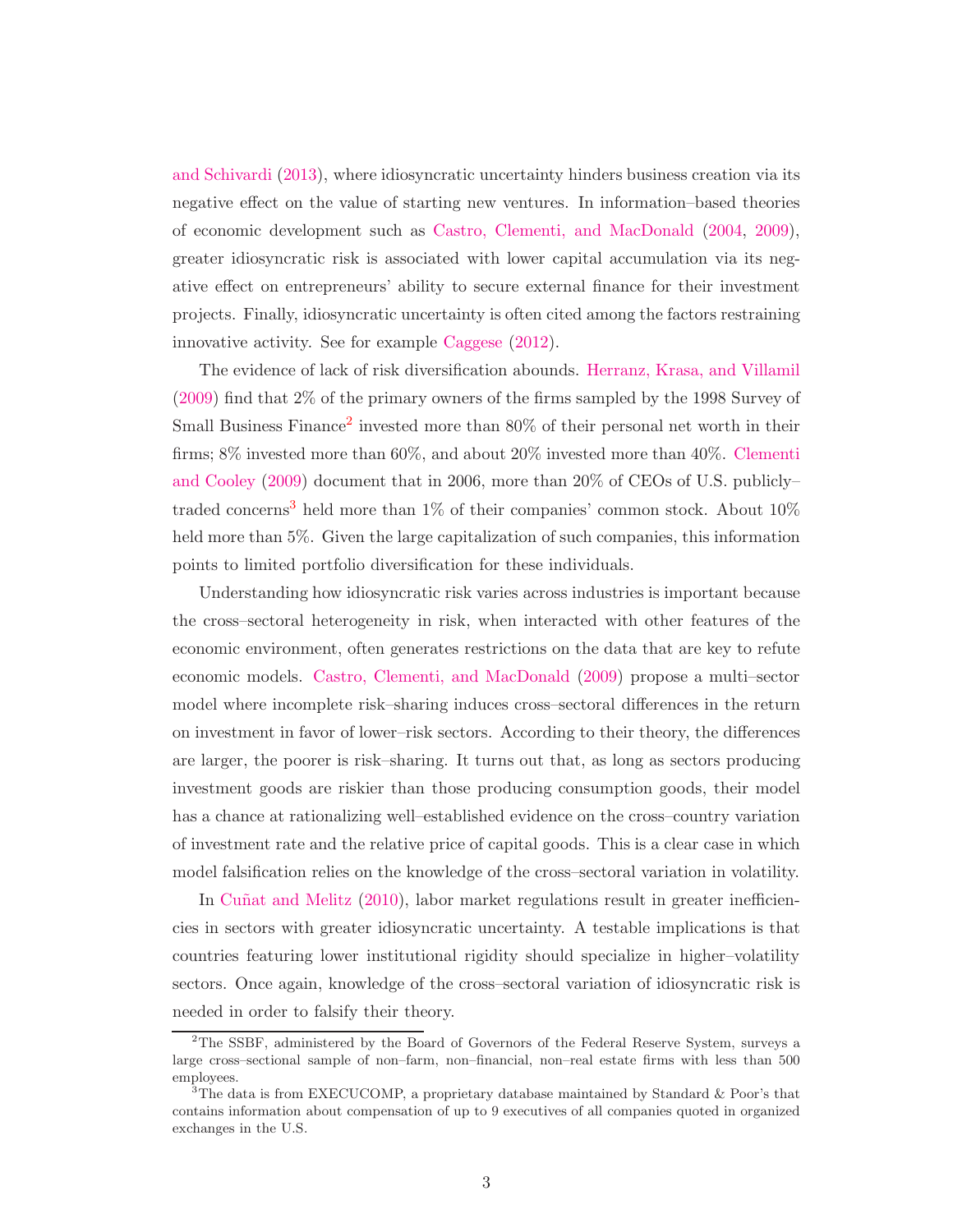Three other papers, by [Abraham and White](#page-28-1) [\(2006\)](#page-28-1), [Gourio](#page-31-4) [\(2008](#page-31-4)), and Bachman and Bayer [\(2013\)](#page-29-6), share our goal of estimating processes for plant– or firm–level idiosyncratic shocks. Their data is from the U.S. Census' LRD, Deutsche Bundesbank's USTAN, and Compustat, respectively. Beyond the data source, our work differs from theirs on the emphasis we place on the cross–sectoral heterogeneity.[4](#page-4-0)

We are not the first to document the extent of cross–sectoral variation in volatility. However, data considerations limit the analysis of previous studies to the variation of sales growth across large firms. See [Chun, Kim, Mork, and Yeung](#page-30-7) [\(2008](#page-30-7)), Castro, Clementi, and MacDonald [\(2009\)](#page-30-4), and Cuñat and Melitz [\(2010\)](#page-30-6).<sup>[5](#page-4-1)</sup> Our data has other advantages. Given the sample size, it allows us to work with a very fine sector classification. Furthermore, the sampling technique ensures that it is representative of the population of manufacturing plants.

The remainder of the paper is organized as follows. The data and methodology are described in Section [2.](#page-4-2) Our volatility estimates across 3–digit industries are illustrated in Sections [3.](#page-6-0) In Section [4](#page-9-0) we provide evidence in support of the conjecture that idiosyncratic risk is greater in industries where creative destruction is more important. In Section [5](#page-17-0) [we show that, consistent with what found by](#page-30-4) Castro, Clementi, and MacDonald [\(2009\)](#page-30-4) for public firms, plants that produce capital goods are systematically riskier than their counterparts producing consumption goods. Finally, Section [6](#page-20-0) concludes.

# <span id="page-4-2"></span>2 Data and Methodology

## 2.1 Data

We use the Annual Survey of Manufactures (ASM) and the Census of Manufacturers for the years 1972 through 1997. Our unit of observation is the establishment, defined as the minimal unit where production takes place, and our analysis is carried out at the 3–digit SIC sectoral level, which maps into 4– and 5–digit NAICS. Depending on the year, our data comprises from 50,000 to 70,000 establishments, distributed among

<span id="page-4-0"></span><sup>&</sup>lt;sup>4</sup>[Campbell, Lettau, Malkiel, and Xu](#page-29-7) [\(2001\)](#page-29-7) are also concerned with assessing idiosyncratic risk. Their proxy for the latter, however, is quite different. They decomposed the volatility of excess stock returns in three components: aggregate, industry–wide, and firm–level. This allowed them to obtain average measures of idiosyncratic risk for the whole economy and for several coarsely defined sectors. Their methodology delivers reasonable proxies for the risk borne by equity investors, but not for that faced by other stakeholders, such as the owners of small firms.

<span id="page-4-1"></span><sup>5</sup> In the cross–country study by [Michelacci and Schivardi](#page-32-2) [\(2013\)](#page-32-2), the proxy for risk is built following the methodology of [Campbell, Lettau, Malkiel, and Xu](#page-29-7) [\(2001\)](#page-29-7).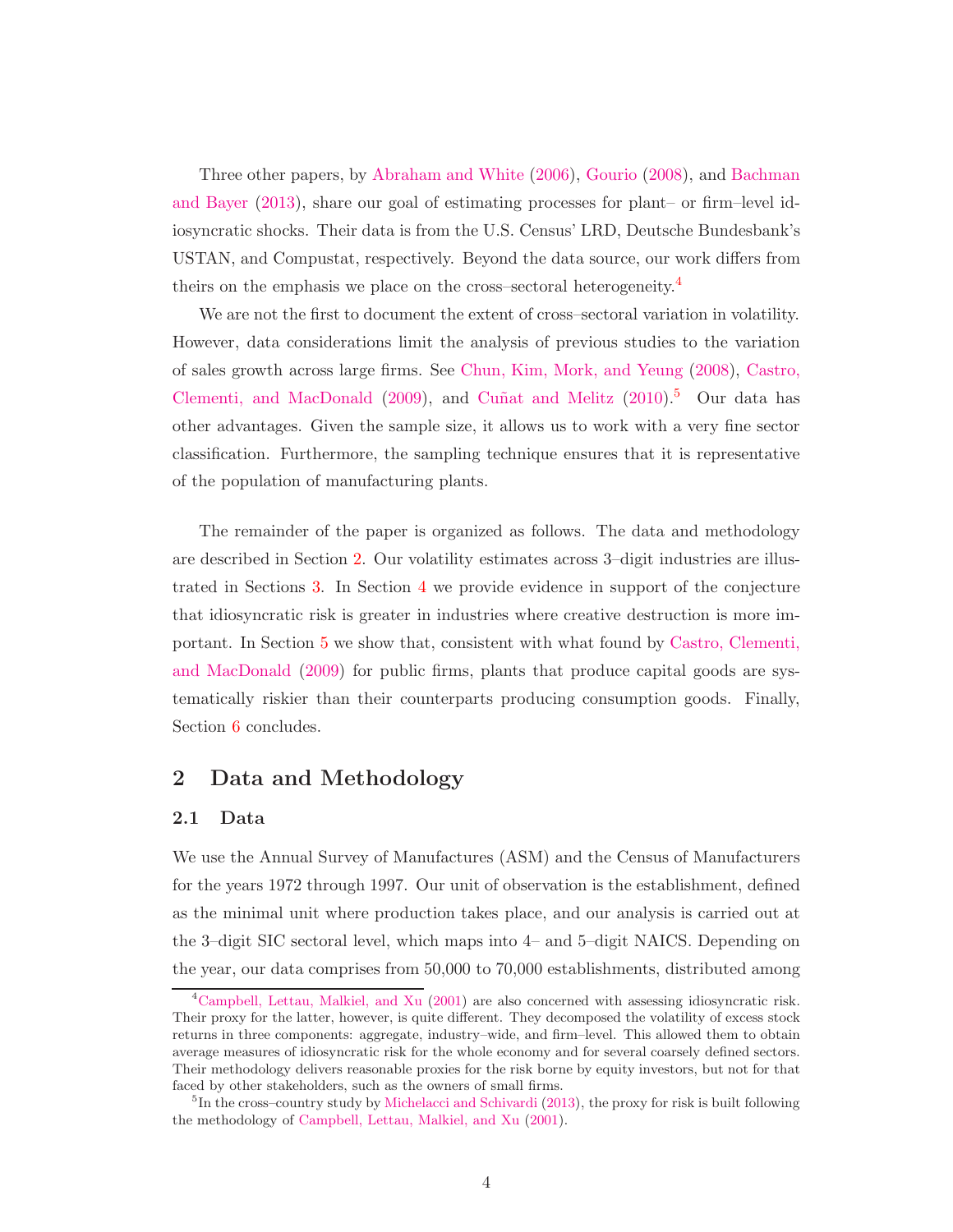140 3–digit SIC manufacturing industries.

The ASM allows us (i) to compute reliable estimates of plants' capital stocks, which are needed to compute TFP indicators and, being a panel rather than a crosssection, (ii) to use fixed effects to control for unobserved plant characteristics.

The main drawback is that our data is limited to manufacturing. The Census Bureau's Longitudinal Business Database (LBD) has a broader coverage. However, since it does not contain information on capital stocks, it is not suited to computing plant–level TFP.

#### 2.2 Methodology

Our measure of productivity is known in the literature as real revenue per unit input, or Re[venue Total Factor Productivity \(TFPR\). Following](#page-31-2) Foster, Haltiwanger, and Krizan [\(2001\)](#page-31-2), [Baily, Hulten, and Campbell](#page-29-2) [\(1992](#page-29-2)), and [Syverson](#page-32-3) [\(2004a](#page-32-3)) among others, the (log) TFPR for plant  $i$  in 3-digit sector  $j$  at time  $t$  is

<span id="page-5-0"></span>
$$
\ln z_{ijt} \equiv \ln y_{ijt} - \alpha_{tt}^k \ln k_{ijt} - \alpha_{tt}^\ell \ln \ell_{ijt} - \alpha_{tt}^m \ln m_{ijt}, \tag{1}
$$

where  $y_{ijt}$  is real sales,  $k_{ijt}$  is capital,  $\ell_{ijt}$  is labor, and  $m_{ijt}$  is materials. Real sales are the nominal value of shipments, deflated using the 4—digit industry–specific deflator from the NBER manufacturing productivity database. The details about the estimation of the residuals in [\(1\)](#page-5-0) are relegated to Appendix [A.2.](#page-21-0)

The input elasticities are allowed to vary both over time and within 3–digit industries – the index  $\iota$  denotes the plant's 4-digit SIC code. This is important for our results in Section [4,](#page-9-0) as it severely limits the concern that sectors characterized by greater creative destruction display higher volatility in the residuals simply because they are also characterized by greater unmodeled time and cross–plant variation in the elasticities.

As effectively pointed out by [Foster, Haltiwanger, and Syverson](#page-31-5) [\(2008\)](#page-31-5), changes in the TFPR indicator reflect fluctuations in productive efficiency, as well as shifts in product demand and input supply schedules leading to updates in input and output prices. This definition is well suited for our study, as we are interested in identifying all sources of idiosyncratic uncertainty. Our objective is to estimate the volatility of those innovations to TFPR that i) are plant–specific and ii) are not systematically related to observable or unobservable plant characteristics.

We model TFPR as

<span id="page-5-1"></span>
$$
\ln z_{ijt} = \rho_j \ln z_{ij,t-1} + \mu_i + \delta_{jt} + \beta_j \ln(size)_{ijt} + \sum_{s=1}^3 \psi_{js} D_{ijts} + \varepsilon_{ijt}.
$$
 (2)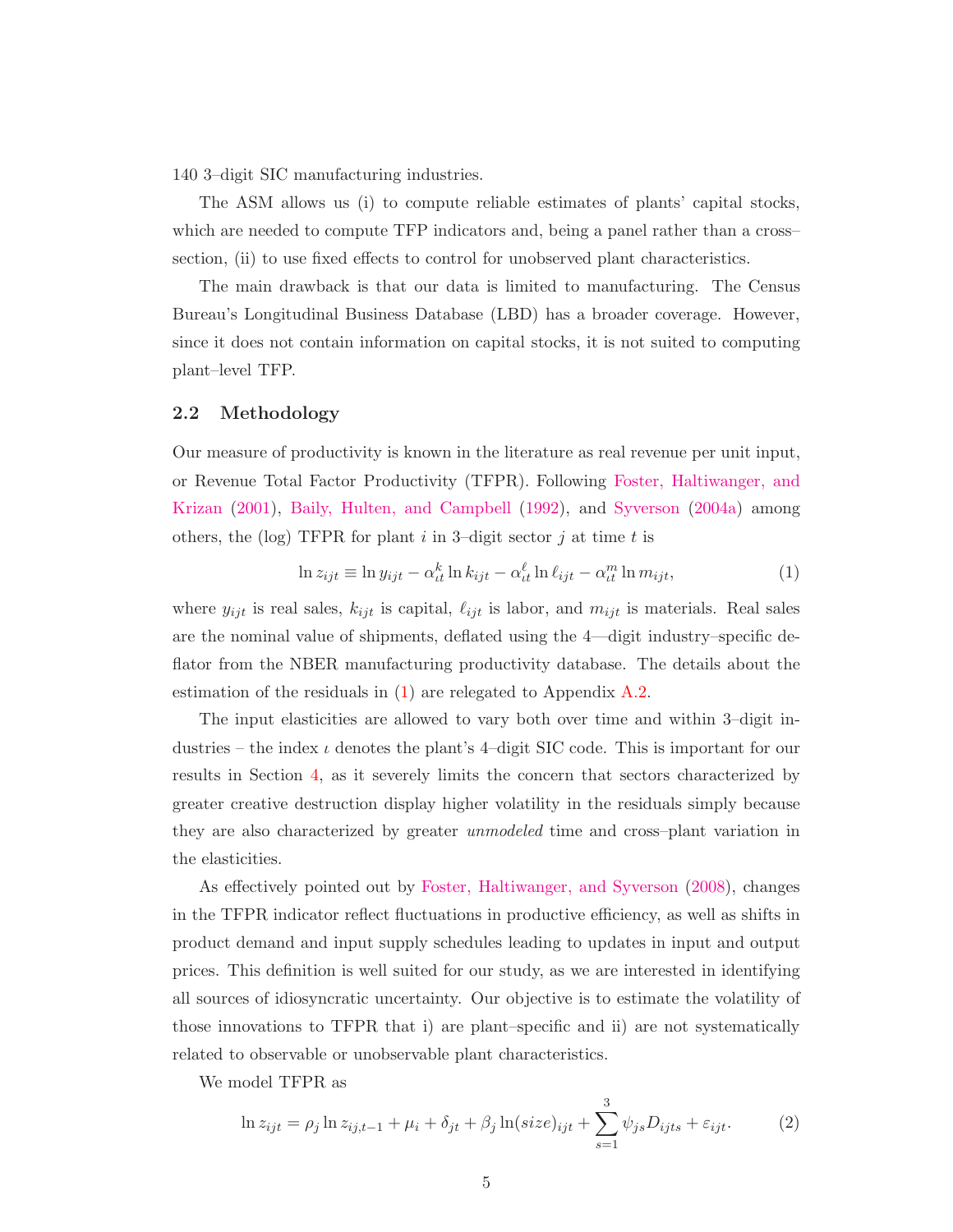The dummy variable  $\mu_i$  is a plant–specific fixed effect that accounts for unobserved persistent heterogeneity across plants. The variable  $\delta_{jt}$  denotes a full set of sectorspecific year dummies, which control for sector–wide shocks and cross–sectoral differences in business cycle volatility. Size is measured by the number of employees. With  $D_{ijts}$  we denote three categories of age dummies: Young, Middle–Aged, and Mature. We include size and age because both were shown to be negatively correlated with plant growth.[6](#page-6-1)

The objects of interest are the estimated residuals  $\hat{\varepsilon}_{ijt}$ , which we will interpret as realizations of plant–specific shocks. An obvious caveat is that the residuals may also reflect measurement error and predictable changes in TFPR not accounted for in [\(2\)](#page-5-1). This must be kept in mind when considering the magnitude of the volatility estimates reported below.

Recall that our main goal is to charactere the extent to which the standard deviation of such shocks varies across sectors. We satisfy our curiosity by fitting a simple log–linear model to the variance of the residuals. We posit that

<span id="page-6-3"></span>
$$
\ln \hat{\varepsilon}_{ijt}^2 = \theta_j + v_{ijt},\tag{3}
$$

where  $\theta_i$  is a sector–specific dummy variable. Letting  $\hat{\theta}_i$  denote its point estimate, our measure of the conditional standard deviation of TFPR growth for plants in sector  $j$ is  $\sqrt{\hat{\gamma} \exp(\hat{\theta}_j)}$ , where  $\hat{\gamma}$  is our estimate of the mean of the random variable  $\exp(v_{ijt})$ .<sup>[7](#page-6-2)</sup> In what follows, we will refer to it as volatility of TFPR growth or as idiosyncratic risk.

## <span id="page-6-0"></span>3 Volatility Estimates

Our measure of idiosyncratic uncertainty across all manufacturing plants – obtained by estimating  $(3)$  without sector dummies – is  $20.53\%$ . This figure is very close to what implied by the findings of [Foster, Haltiwanger, and Syverson](#page-31-5) [\(2008\)](#page-31-5), and only slightly higher than the value reported by [Abraham and White](#page-28-1) [\(2006\)](#page-28-1), 16.5%. Most likely, this difference is accounted for by [Abraham and White](#page-28-1) [\(2006\)](#page-28-1)'s decision to restrict attention to plants with more than 15 observations, decision that biases their sample towards older and possibly less volatile establishments.

<span id="page-6-1"></span> ${}^{6}$ See [Hall](#page-31-6) [\(1987](#page-31-7)) and [Evans](#page-31-7) (1987).

<span id="page-6-2"></span><sup>&</sup>lt;sup>7</sup>If  $v_{ijt}$  were normally distributed, a consistent estimator of  $E[\exp(v_{ijt})]$  would be  $\exp(\hat{\sigma}^2/2)$ , where  $\hat{\sigma}^2$  is the variance of the residuals in [\(3\)](#page-6-3). Since the normality assumption is easily rejected, we estimated  $\hat{\gamma}$  by regressing the squared residuals on the exp of the fitted values generated by [\(3\)](#page-6-3), without a constant.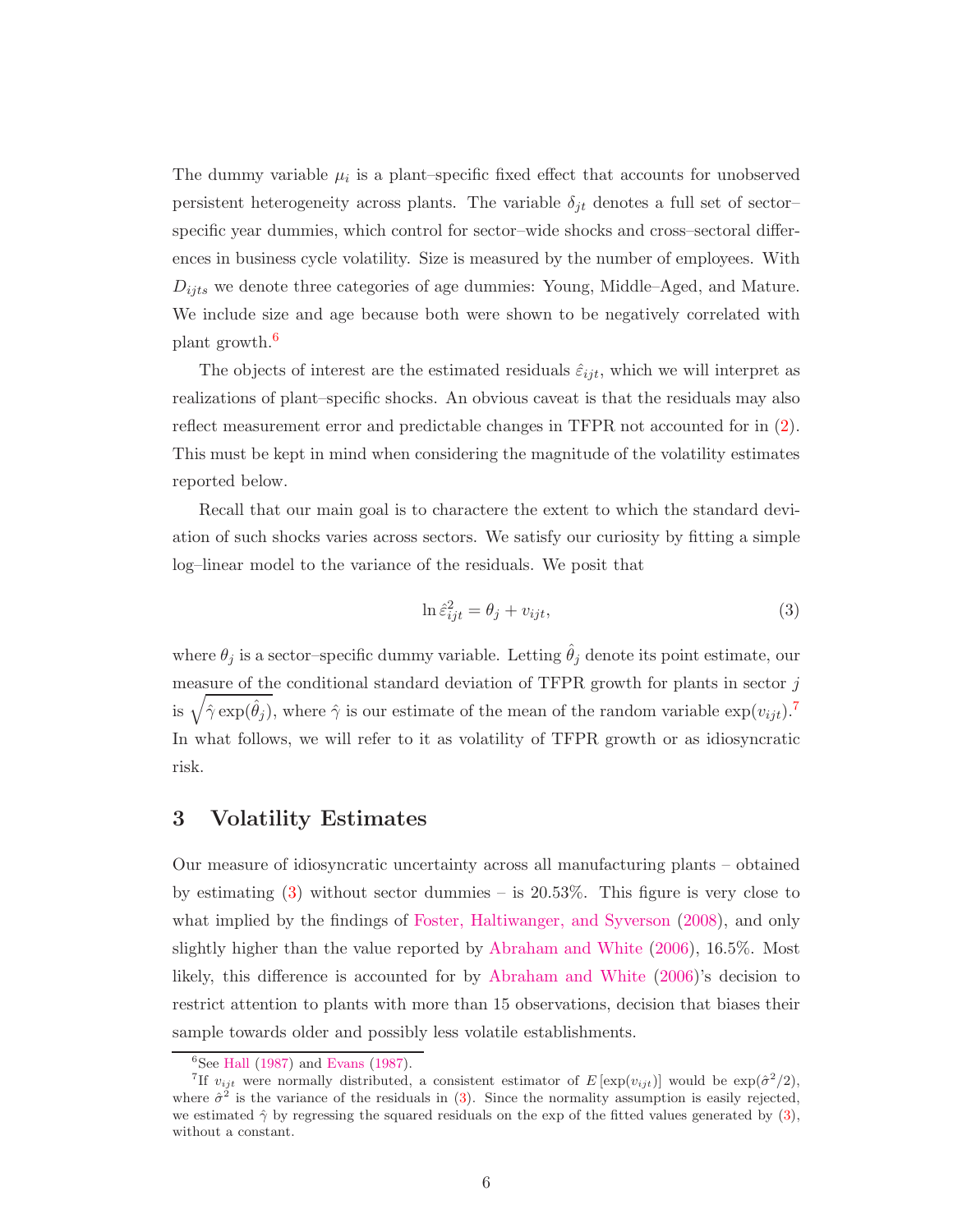We gauge the importance of idiosyncratic risk versus aggregate risk by computing a more comprehensive measure of plant–level uncertainty, which also reflects the portion that may be ascribed to industry–wide and economy–wide factors. Such measure is obtained by means of the methodology introduced in the previous section, amended to exclude the sector–year dummies  $\delta_{jt}$  from the specification of [\(2\)](#page-5-1).

Our point estimate for overall volatility is 26.16%. It follows that idiosyncratic factors appear to account for about 80% of overall plant–level uncertainty. Consistent with st[udies employing alternative methodologies, such as](#page-29-7) Campbell, Lettau, Malkiel, and Xu [\(2001](#page-29-7)) and [Bachman and Bayer](#page-29-6) [\(2013\)](#page-29-6), we find that idiosyncratic risk is substantially larger than aggregate risk.



<span id="page-7-0"></span>Figure 1: Histogram of idiosyncratic risk by sector.

Our volatility estimates across 3–digit industries are reported in Table [5](#page-24-0) and illustrated in the right panel of Figure [1,](#page-7-0) where sectors are sorted by the magnitude of TFPR volatility. The height of each bin is the fraction of sectors whose estimated risk falls in the associated interval.

The range of estimates is rather wide. The volatility is lowest for Boot and Shoe Cut Stock (SIC 313), at 6.7%, and highest in Primary Smelting and Refining of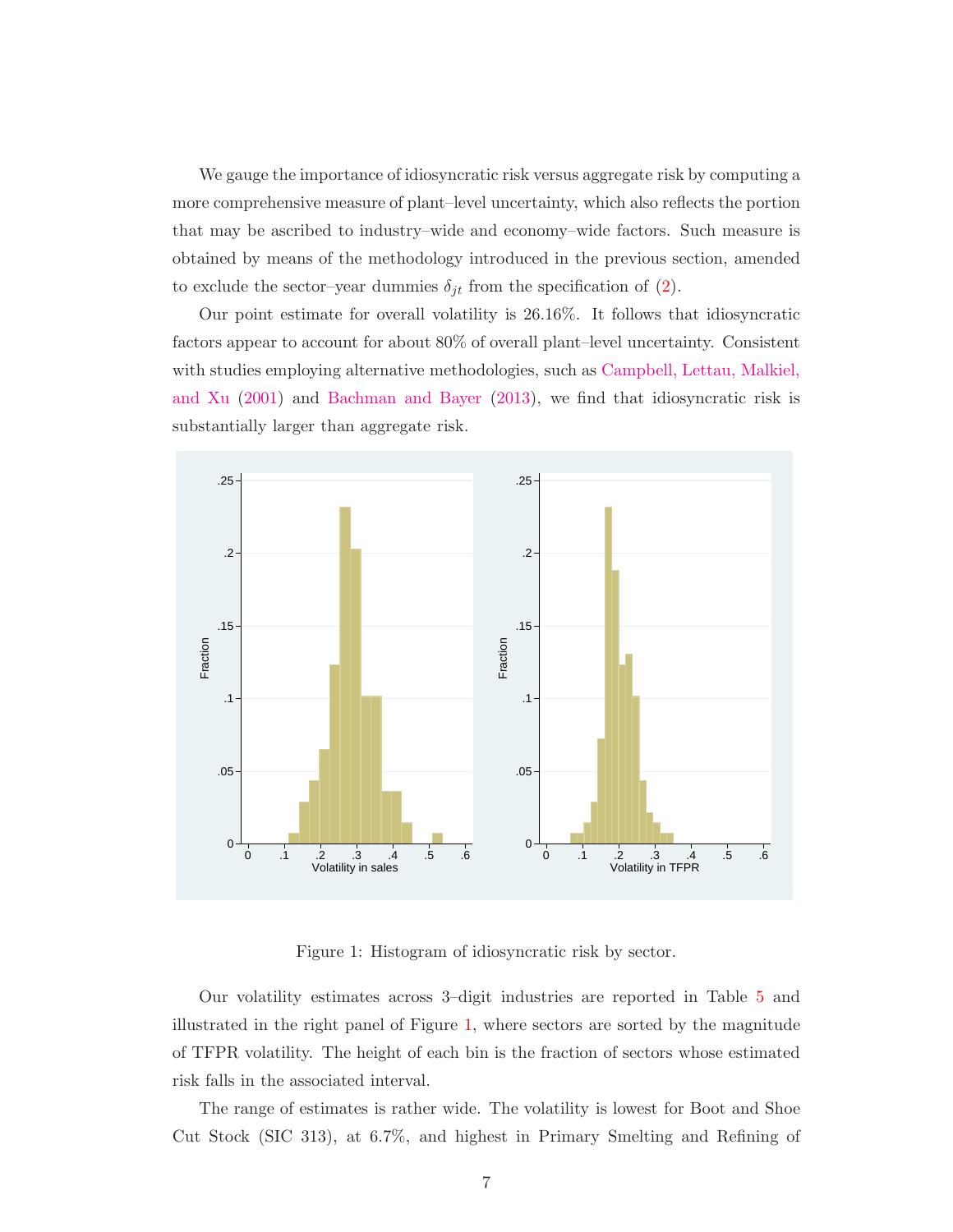Nonferrous Metals (357), at 35.2%.

As a by–product, our exercise also produces estimates for the sector–specific auto– correlation coefficients of TFPR. Our values, reported in Table [5](#page-24-0) and illustrated in the right panel of Figure [2,](#page-8-0) can serve as guidance for the quantitative studies of industry dynamics that model plant–level TFPR as a serially correlated stochastic process. See for example [Clementi and Palazzo](#page-30-8) [\(2013](#page-30-8)), [Lee and Mukoyama](#page-32-4) [\(2009](#page-32-4)), and Khan and Thomas [\(2008](#page-31-8)). The simple arithmetic means of the coefficients is 0.439, a value very close to what reported by [Abraham and White](#page-28-1) [\(2006\)](#page-28-1).[8](#page-8-1)



<span id="page-8-0"></span>Figure 2: Histogram of autocorrelation coefficients by sector.

#### 3.1 Sales

For the purpose of comparison with the rather large literature focusing on sales growth,<sup>[9](#page-8-2)</sup> we repeated our analysis substituting sales for TFPR in equation  $(2)$ . The mean standard deviation of the residuals across all manufacturing plants is 29.51%,

<sup>8</sup>When we weigh sectors by the value of shipments, the mean autocorrelation drops slightly, to 0.431.

<span id="page-8-2"></span><span id="page-8-1"></span><sup>9</sup> See for example [Davis, Haltiwanger, Jarmin, and Miranda](#page-30-3) [\(2006](#page-30-3)).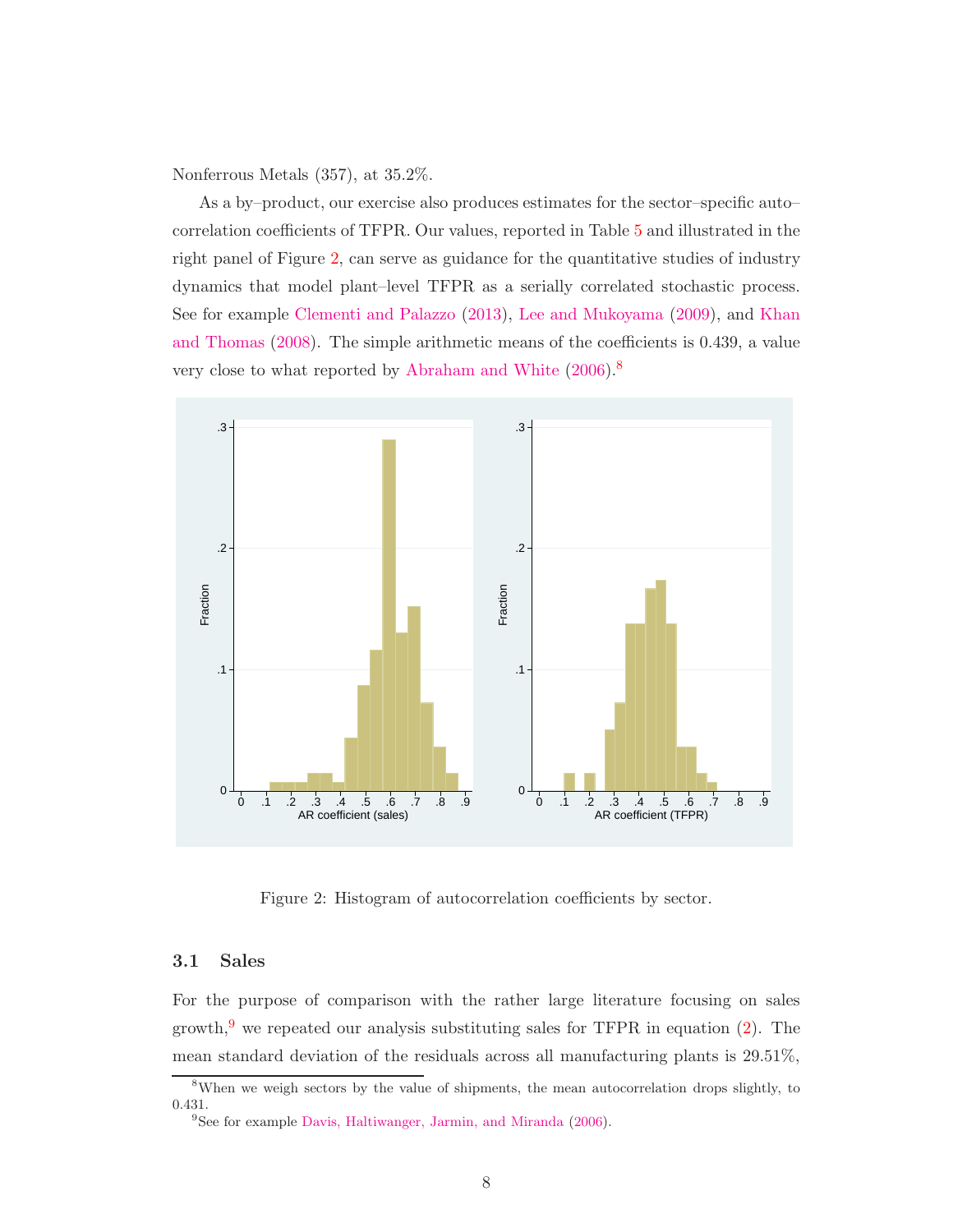larger than above. This is likely to be the case because the scale of production reacts to shocks, no matter their nature, amplifying their impact on sales.

The range of sectoral estimates is also wider than for TFPR. See Table [5.](#page-24-0) The lowest volatility is also attained in the Boot and Shoe Cut Stock sector (313), with 11.3%, while the highest pertains to Railroad Equipment (374), with 53.7%. The orderings delivered by the TFPR and sales measures are fairly consistent, but not quite the same. The Spearman's rank–correlation coefficient is 0.66.

#### 3.2 Censoring

Since we do not explicitly account for exit selection, one may wonder whether the cross–sectoral variation in volatility that we uncover were simply the result of censoring. Say that the standard deviation of shocks were the same across industries, but plants in different sectors were burdened by different fixed costs of operation. In most models of industry dynamics, the selection induced by such heterogeneity would generate cross–sectoral difference in measured volatility.

To assess the likelihood that the cross–sectoral variation we uncover is indeed the [result of differences in cost structure, consider the model introduced by](#page-31-1) Hopenhayn [\(1992](#page-31-1)). In that framework, under very general conditions, sectors characterized by higher fixed costs will feature higher exit thresholds (in TFPR space) and lower measured volatility, but also higher exit rates.

Using data from the Statistics of US Businesses Database gathered by the US Census Bureau, we computed exit rates across 3–digit SIC industries and plotted them against our volatility estimates.<sup>[10](#page-9-1)</sup> See Figure [3.](#page-10-0) On average, more volatile industries tend to display higher exit rates. This finding suggests that the cross–sectoral heterogeneity that we uncover cannot be simply the result of censoring. However, we cannot rule out that censoring indeed biases our estimates, possibly affecting the ranking of sectors by volatility.<sup>[11](#page-9-2)</sup>

# <span id="page-9-0"></span>4 Creative Destruction and Volatility

Why does volatility differ so much across sectors? In this section, we look for evidence in favor of a particular explanation: volatility is higher in sectors where the speed and extent of creative destruction are greater.

<span id="page-9-1"></span><sup>10</sup>Exit rates refer to 1997, the only year in which SUSB and our dataset overlap.

<span id="page-9-2"></span> $11$ In his study of the ready–mixed concrete industry, [Syverson](#page-32-3) [\(2004a\)](#page-32-3) finds that markets with denser construction activity have higher lower-bound productivity levels. This heterogeneity has an obvious impact on the measures of productivity dispersion across markets.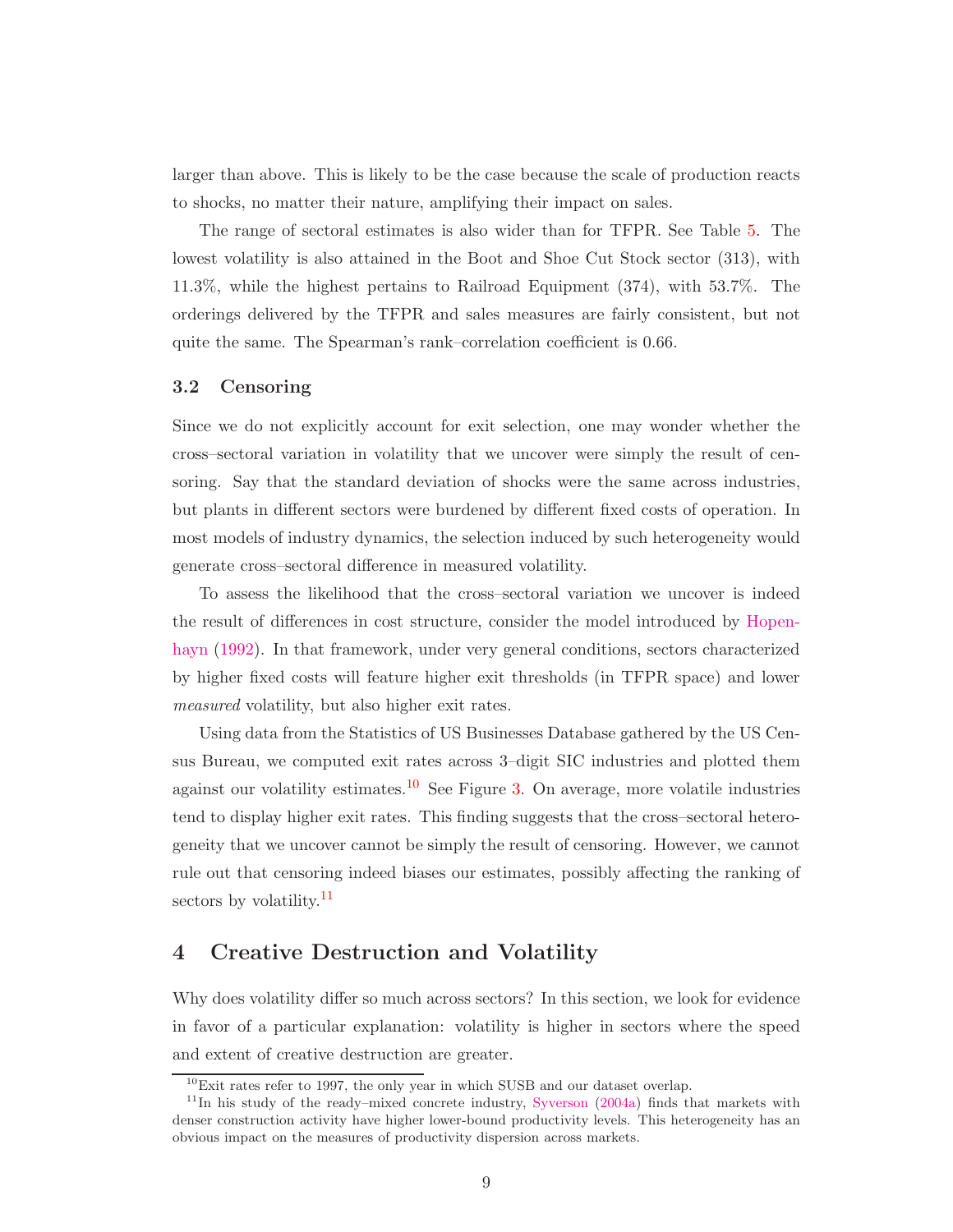

<span id="page-10-0"></span>Figure 3: Volatility and Exit Rates.

Joseph Schumpeter envisioned economic progress as the result of a perpetual race between innovators. Success by a laggard or an outsider in implementing a new process or producing a new good, provides them with a competitive advantage and displaces the previous market leader, eliminating its rent. This, in a nutshell, is the process of creative destruction.[12](#page-10-1)

We conjecture that most of the plant–level volatility that we document reflects the turnover between market participants which is at the center of Schumpeter's paradigm. That is, we argue that a large fraction of the fluctuations in a plant's TFPR is due to variations in its distance from the technology frontier.

Our strategy consists in looking for sector–specific attributes that are likely to be sys[tematically associated with the speed of turnover. Starting with](#page-28-0) Aghion and Howitt [\(1992\)](#page-28-0), Schumpeter's idea was formalized in a large number of models. We turn to this literature for guidance.

In [Aghion and Howitt](#page-28-0) [\(1992](#page-28-0)), the producer endowed with the leading technol-

<span id="page-10-1"></span><sup>&</sup>lt;sup>12</sup> According to this definition of creative destruction, the elimination of its rent will lead the previous leader to exit from a specific product market, but not necessarily to cease operations.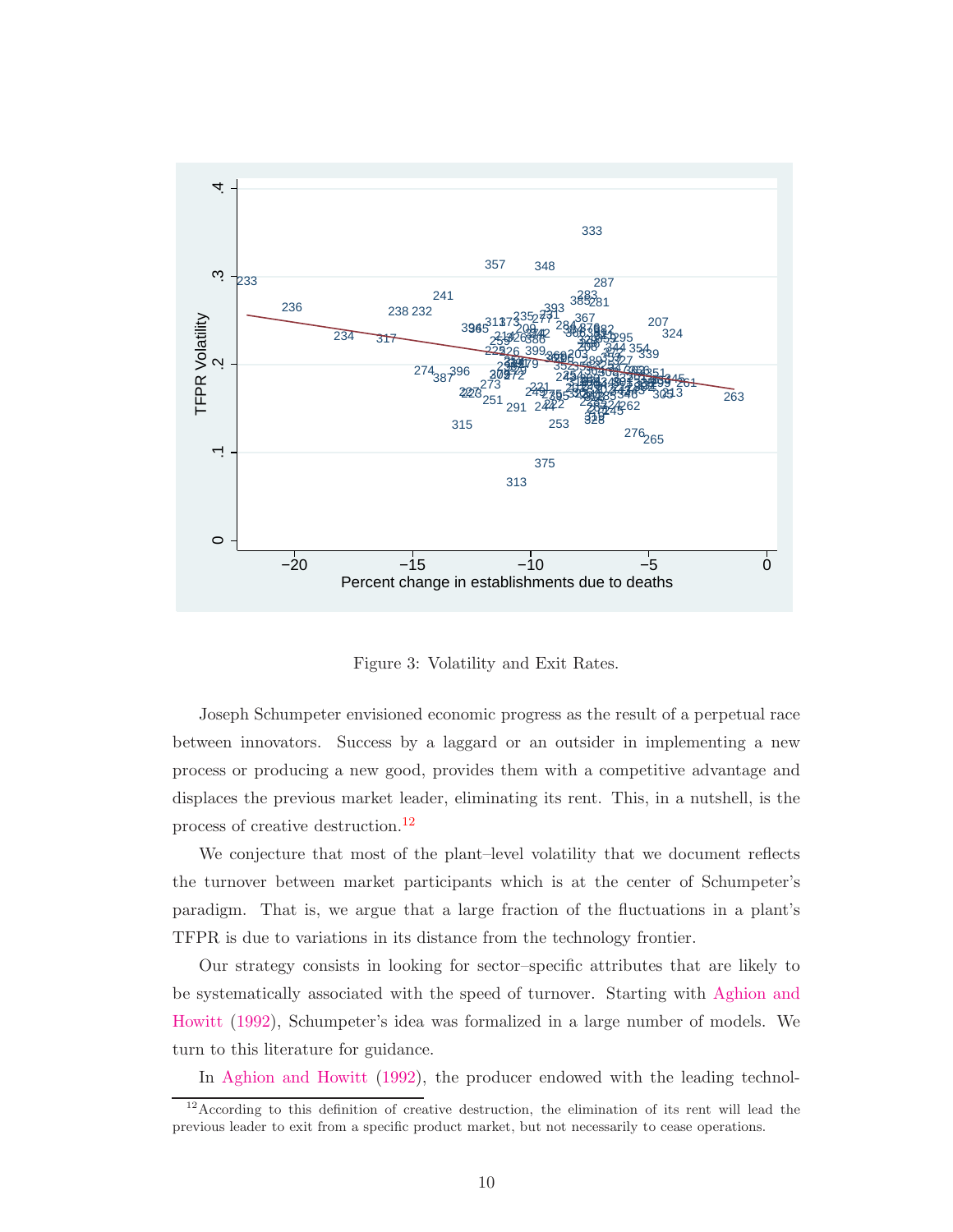ogy monopolizes the intermediate good market. Technology improves as a result of purposeful research and development, which in equilibrium is only carried out by prospective entrants. When it succeeds in obtaining a new and more productive variety of intermediate good, the innovator enters and displaces the monopolist. It follows that all the variation in TFPR is associated with product turnover.

The positive association between product turnover and plant–level volatility is not specific to [Aghion and Howitt](#page-28-0) [\(1992](#page-28-0)). Rather, it is a robust feature of all of its generalizations in which intermediate goods of different vintages are vertically differentiated. For example, see [Aghion, Harris, Howitt, and Vickers](#page-28-2) [\(2001\)](#page-28-2) and [Aghion, Bloom, Bludell, Griffith, and Howitt](#page-28-3) [\(2005](#page-28-3)).

The race can also be among plants that are not directly engaged in R&D, but adopt components which embed innovations made by others. This is the scenario described by [Copeland and Shapiro](#page-30-9) [\(2013](#page-30-9)), who model the personal computers industry. The adoption decision, which entails the introduction of a new product, leads to a rise in sales for the adopter, and to a decline for its competitors.

In [Samaniego](#page-32-5) [\(2009](#page-32-5)), the decision that yields a competitive advantage is that of acquiring the latest vintage of equipment. The faster is investment–specific technological change, the more frequent is technology adoption by either laggards or new entrants. In turn, this leads to a more frequent turnover in industry leadership and more variability in both sales and TFPR.<sup>[13](#page-11-0)</sup>

In the next section, we ask whether product turnover is indeed higher in industries where plants are documented to face a greater volatility of TFPR. In Sections [4.2](#page-13-0) and [4.3](#page-15-0) we will ask whether across sectors our volatility measure is positively related with the intensity of  $R\&D$  and the speed of investment–specific technological change, respectively.

It should be clear that our methodology cannot establish causality. Our – more limited – goal is to establish whether simple unconditional correlations are consistent with our conjecture on the origin of the cross–sectoral variation in volatility that we uncover.

## 4.1 Product Turnover

The U.S. Bureau of Labor Statistics collects prices on 70,000–80,000 non–housing goods and services from around 22,000 outlets across various locations. When a

<span id="page-11-0"></span><sup>&</sup>lt;sup>13</sup>Obviously R&D and investment-specific technical change may be – most likely are – vertically related. This is the case because an innovation generated by R&D may turn profitable only when embodied in new capital. See [Lach and Rob](#page-31-9) [\(1996](#page-31-9)).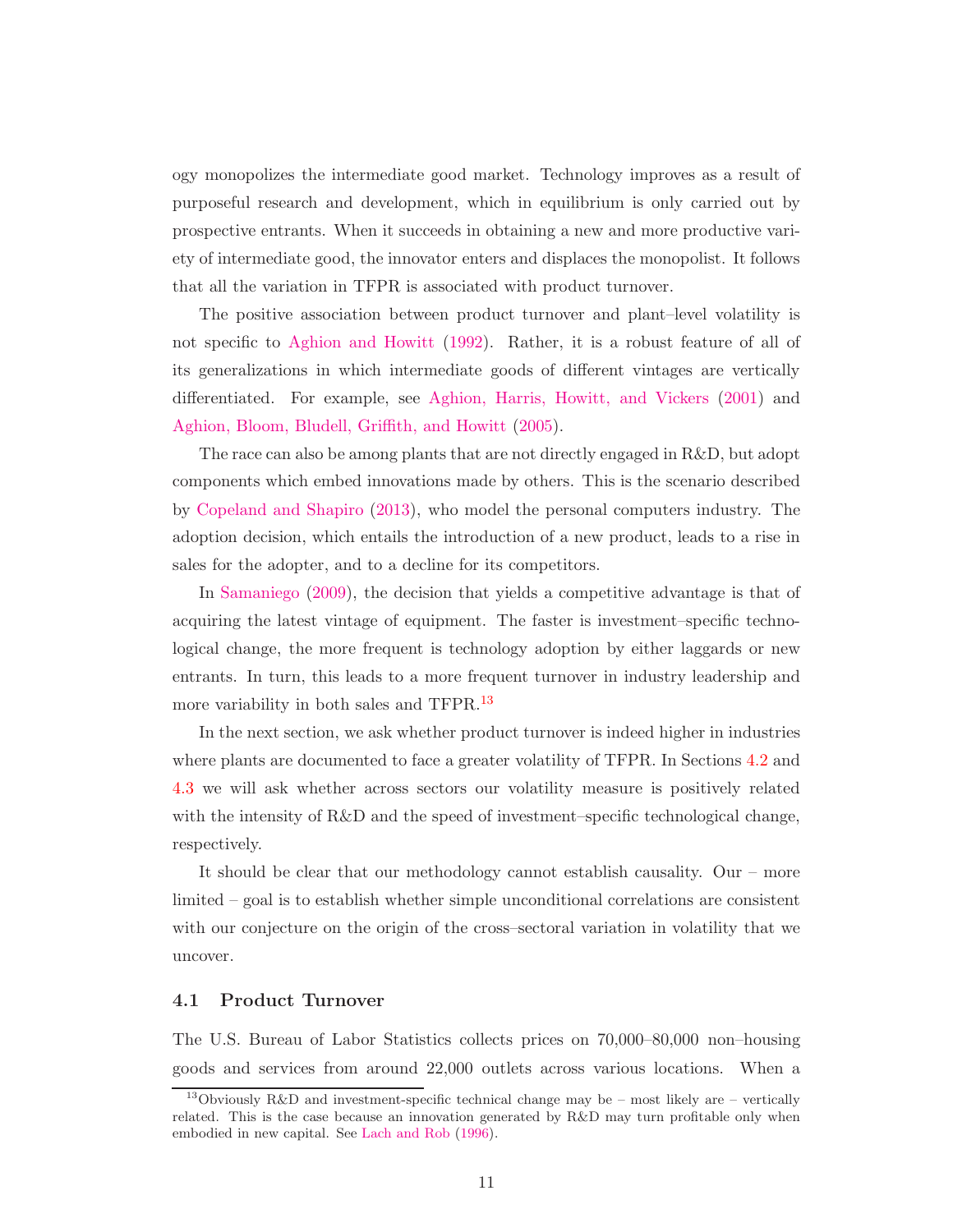product is discontinued, the agency starts collecting prices of a closely related good at the same outlet, and records the substitution information. The BLS classifies goods in narrowly–defined categories known as entry–level items (ELI).

Our proxy for turnover is the average monthly frequency of substitutions, known as the item substitution rate. It is the fraction of goods in the ELI that are replaced on average every month. Our data is drawn from [Bils and Klenow](#page-29-8) [\(2004](#page-29-8))'s tabulations, which in turn are based on information on more than 300 consumer good categories from 1995 to  $1997.<sup>14</sup>$  $1997.<sup>14</sup>$  $1997.<sup>14</sup>$ 

Using the algorithm developed by [Chang and Hong](#page-30-10) [\(2006\)](#page-30-10), we were able to match each one of 59 3–digit SIC manufacturing sectors with at least one ELI. For 21 sectors, the correspondence is one–to–one. The remaining 38 are matched to several among 213 items. In such cases, we defined the substitution rate as the average of the associated ELIs' rates, weighted by their respective CPI weights.

Two caveats are worth mentioning. To start with, the BLS data focuses on consumer goods. Most investment good sectors are missing. Furthermore, the substitution rate only tells about the frequency of product turnover and does not provide information about the size of the step, i.e. the extent to which a new product improves over the pre–existing one.

The scatter plot in Figure [4](#page-13-1) shows that our proxy for product turnover is positively associated with TFPR volatility. The sample correlation coefficient is 0.43.

Three sectors stand out, as they are characterized by high volatility and remarkably high substitution rates. They are Computer and Office Equipment (357), Women's and Misses' Outerwear (233), and Girls' and Children's Outerwear (236). Anecdotal evidence as well as scholarly research<sup>[15](#page-12-1)</sup> suggest that SIC 357 epitomizes the idea of creative destruction. However, product turnover in the other two sectors is not likely to be driven by technological improvements.

Idiosyncratic risk and turnover are positively associated even when we exclude SIC 233, 236, and 357. However, the correlation coefficient drops to 0.08.<sup>[16](#page-12-2)</sup>

The last two columns in Table [1](#page-14-0) report the results of regressing TFPR volatility on the average substitution rate and a constant. Column 3 tells us that on average,

<span id="page-12-0"></span><sup>&</sup>lt;sup>14</sup>The BLS distinguishes between two types of substitutions. Substitutions are comparable when the replacement does not represent a quality improvement over the previous item. They are noncomparable, otherwise. Since average and noncomparable average item substitution rates are highly correlated across good categories, our results did not change much when we used non–comparable item substitution rates instead.

<span id="page-12-1"></span><sup>15</sup>See [Copeland and Shapiro](#page-30-9) [\(2013\)](#page-30-9) and citations therein.

<span id="page-12-2"></span> $16$  For sales volatility, the correlation coefficient is 0.45. Without SIC 233, 236, and 357, it drops to 0.32.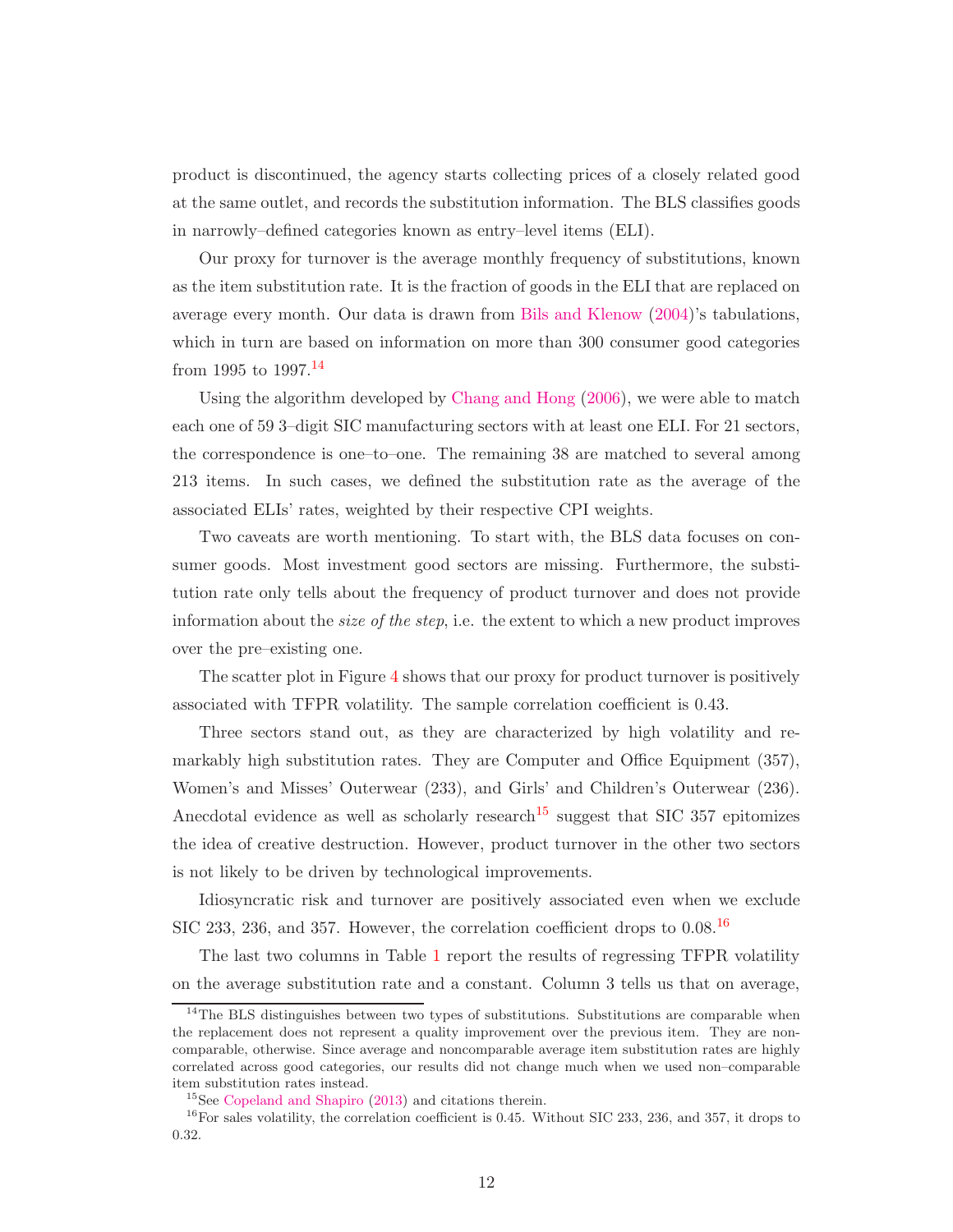

<span id="page-13-1"></span>Figure 4: Idiosyncratic Risk and Product Substitution Rate.

a 1 percentage point higher substitution rate implies a 0.48 percentage point higher TFPR volatility. Without SIC 233, 236, and 357 (see column 4), the coefficient becomes insignificant.[17](#page-13-2)

Some establishments in the ASM are likely to produce more than one product. Possibly, many more. As long as the correlation between sales from different lines of business is less than 1, plant–level sales volatility will be lower than average volatility at the level of product line. This may explain why sectors such as Glass and Glassware (322), Books (273), and Household Furniture (251) are characterized by a relatively high item substitution rate and low volatility of TFPR.

## <span id="page-13-0"></span>4.2 R&D Intensity

Unfortunately we lack data on research and development expenditure in the ASM. We measure a sector's research intensity as the ratio of R&D expenditure to sales in COMPUSTAT. The latest CENSUS–NSF R&D survey found that most of the

<span id="page-13-2"></span><sup>&</sup>lt;sup>17</sup>Our standard errors of this and the following sections have been computed by a bootstrap procedure aimed at addressing the generated regressor problem.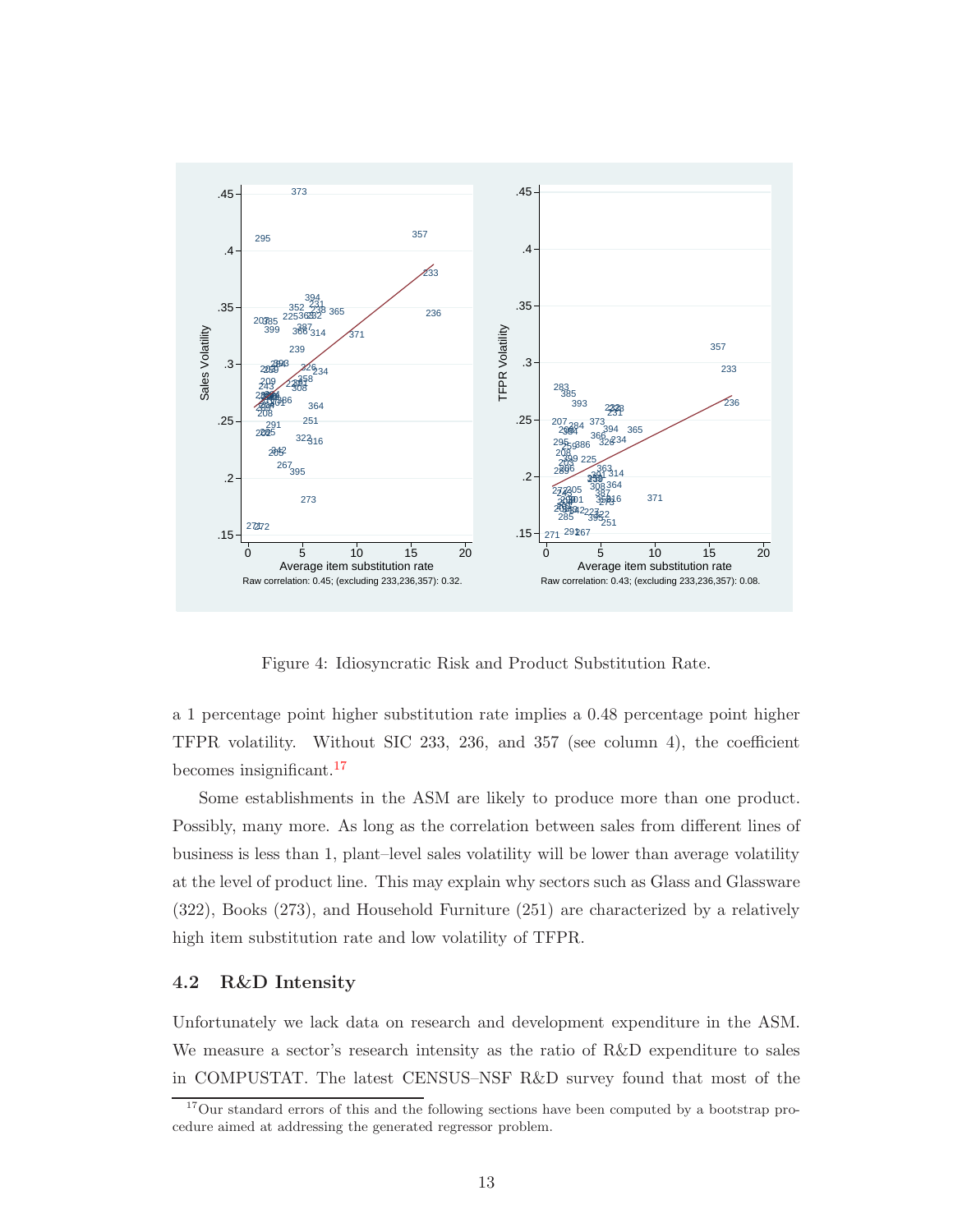| Dependent Variable: |                         | <b>Sales Volatility</b> | <b>TFPR Volatility</b>  |                         |  |
|---------------------|-------------------------|-------------------------|-------------------------|-------------------------|--|
|                     | (1)                     | $\left( 2\right)$       | (3)                     | (4)                     |  |
| Substitution Rate   | $0.0076***$<br>(0.0022) | $0.0085**$<br>(0.0037)  | $0.0048***$<br>(0.0018) | 0.0013<br>(0.0025)      |  |
| Constant            | $0.2581***$<br>(0.0123) | $0.2549***$<br>(0.0157) | $0.1889***$<br>(0.0091) | $0.2008***$<br>(0.0106) |  |
| Observations        | 58                      | 55                      | 58                      | 55                      |  |
| $\,R^2$             | 0.2060                  | 0.1003                  | 0.1877                  | 0.0062                  |  |

<span id="page-14-0"></span>Table 1: Idiosyncratic Risk and Product Substitution Rate.

Bootstrap standard errors in parenthesis.

∗∗∗Significant at 1%. ∗∗Significant at 5%. <sup>∗</sup> Significant at 10%.

Specifications in columns (2) and (4) exclude SIC 233, 236, and 357.

research and development activity takes place at large firms. This leads us to think that the cross–sectoral variation in R&D expenditures in the population is not likely to differ much from that for large, public firms.

The cross–industry variation in research expenditures that we uncover is substantial. Our measure of research intensity varies from 0.022% for Book Binding (SIC 278) to 7.77% for firms in Drugs (283).

The unconditional relationship between our risk proxy and research intensity is illustrated in Figure [5.](#page-15-1) In Table [2](#page-14-1) we report the results of regressing volatility on R&D intensity and a constant. In the case of TFPR, the coefficient of R&D intensity

| Dependent Variable: | <b>Sales Volatility</b> | <b>TFPR Volatility</b> |
|---------------------|-------------------------|------------------------|
| R&D Intensity       | 0.4359                  | $0.7509***$            |
|                     | (0.3467)                | (0.2246)               |
| Constant            | $0.2832***$             | $0.1918***$            |
|                     | (0.0084)                | (0.0055)               |
| Observations        | 115                     | 115                    |
| $R^2$               | 0.0129                  | 0.0865                 |

<span id="page-14-1"></span>Table 2: Idiosyncratic Risk and Research Intensity.

Bootstrap standard errors in parenthesis.

∗∗∗Significant at 1%. ∗∗Significant at 5%. <sup>∗</sup> Significant at 10%.

is statistically and economically significant. A 1 percentage point increase in research intensity implies an increase in volatility of about 0.75 percentage points.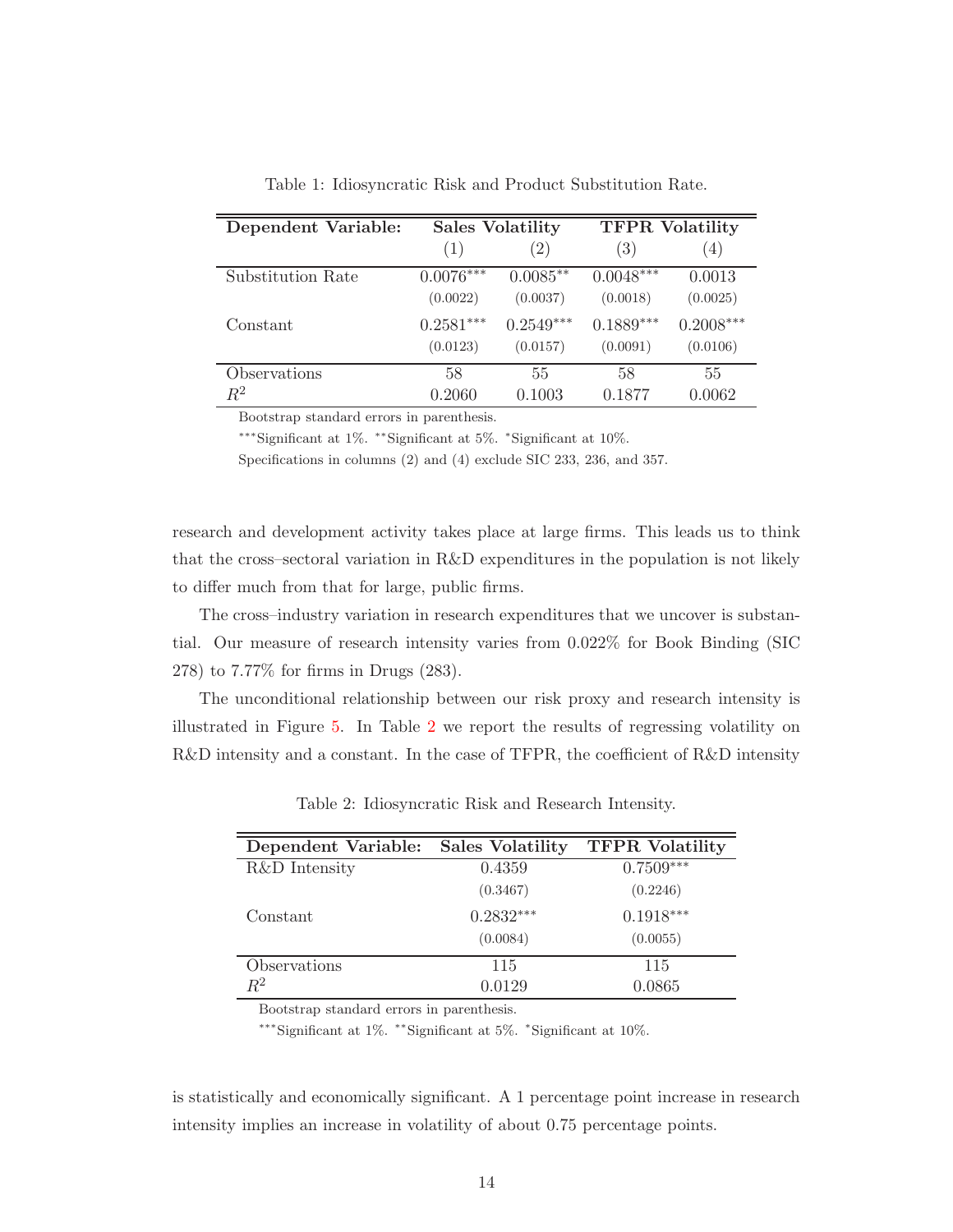

<span id="page-15-1"></span>Figure 5: Idiosyncratic Risk and R&D.

Since [Grilliches](#page-31-10) [\(1979\)](#page-31-10), the relation between R&D and productivity has been the object of interest for a large number of studies. The results described above are consistent with recent findings by [Doraszelski and Jaumandreu](#page-31-11) [\(2013\)](#page-31-11). For a large sample of Spanish manufacturing firms, they establish that engaging in R&D introduces uncertainties in the productivity process that would be absent otherwise.

## <span id="page-15-0"></span>4.3 Investment–Specific Technological Change

In a simple two–sector model where investment and consumption goods are produced competitively, the quality improvement in the investment good equals the negative of the change in its relative price. Exploiting this restriction, [Cummins and Violante](#page-30-11) [\(2002\)](#page-30-11) computed time series of quality improvement – or technological change – for a variety or equipment goods over the period 1948–2000.

Using detailed data on capital expenditures by 2–digit SIC industries provided by the Bureau of Economic Analysis, [Cummins and Violante](#page-30-11) [\(2002\)](#page-30-11) also constructed measures of investment–specific technological change by sector. In this section we ask whether such measures are systematically related to our proxies for risk.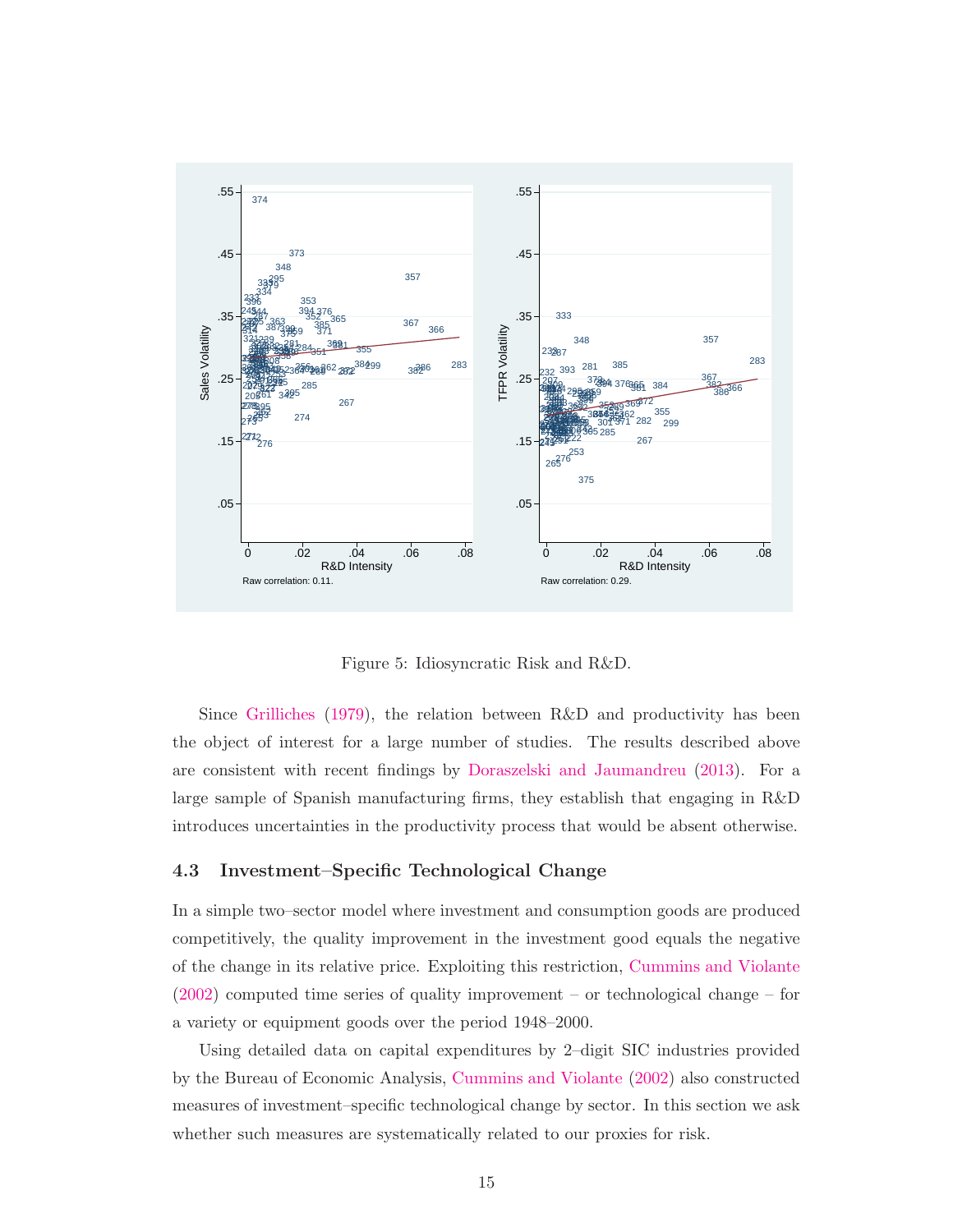

<span id="page-16-1"></span>Figure 6: Idiosyncratic Risk and Investment–Specific Technological Change.

Given the level of aggregation in the data on technological change, our analysis is confined to 18 2–digit SIC sectors, listed in Table [6.](#page-28-4) For each industry, the rate of technological change is the average of the 1948–1999 annual time–series underlying Figure 2 in [Cummins and Violante](#page-30-11) [\(2002\)](#page-30-11), provided to us by Gianluca Violante. The risk proxies are weighted averages of the volatility estimates for the 3–digit SIC sectors that belong to the industry. The weights are the values of the average share of each three-digit sector's value of shipments in the corresponding  $2$ -digit sector.<sup>[18](#page-16-0)</sup>

The scatter plots in Figure [6](#page-16-1) suggest a positive association between the two variables of interest. Sectors such as SIC 35 (Industrial and Commercial Machinery and Computer Equipment) and 31 (Leather and Leather Products) display high volatility and high investment–specific technological change. SIC 30 (Rubber and Miscellaneous Plastic Products), which ranks among the last sectors in terms of technological change, is also among the least uncertain.

The magnitude and statistical significance of the correlation coefficients depends

<span id="page-16-0"></span><sup>&</sup>lt;sup>18</sup>The averages are computed from the NBER manufacturing database, which covers the 1958-1997 period.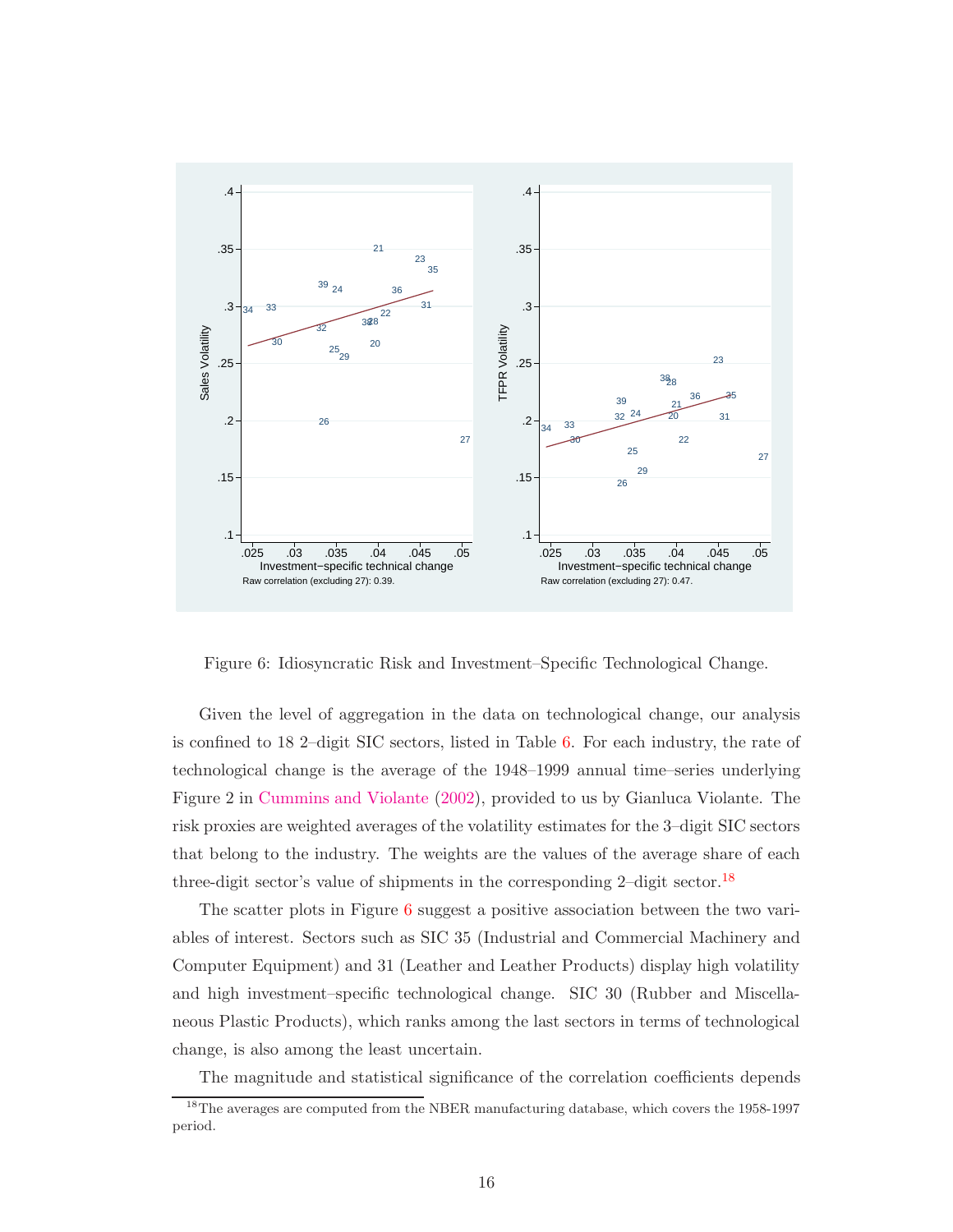<span id="page-17-2"></span>

| Dependent Variable: Sales Volatility |             | <b>TFPR</b> Volatility |
|--------------------------------------|-------------|------------------------|
| <b>ISTC</b>                          | 2.1817*     | $2.0579**$             |
|                                      | (1.2389)    | (0.8321)               |
| Constant                             | $0.2122***$ | $0.1266***$            |
|                                      | (0.0491)    | (0.0317)               |
| Observations                         | 18          | 18                     |
| $R^2$                                | 0.1510      | 0.2215                 |

Table 3: Idiosyncratic Risk and Investment–Specific Technological Change.

Bootstrap standard errors in parenthesis.

∗∗∗Significant at 1%. ∗∗Significant at 5%. <sup>∗</sup> Significant at 10%. Note: SIC 27 excluded.

on an outlier observation, SIC 27 (Printing and Publishing). Given the small number of data–points, this is not surprising. Unfortunately we were not able to make sense of the finding that plants mostly engaged in the printing and publishing of books, periodicals, and newspapers experienced the fastest investment-specific technological progress.

When we exclude SIC 27, the raw correlation between TFPR volatility and investment– specific technological change is 0.47, significant at the 5% confidence level. When we include the outlier, the correlation drops to 0.28, not statistically significant at the  $10\%$  level.<sup>[19](#page-17-1)</sup>

Table [3](#page-17-2) reports the results of regressing our proxies for idiosyncratic risk on a constant and the estimated speed of investment–specific technological change. When we drop SIC 27, a 1 percentage point increase in ISTC growth is associated with a 2.1 percentage point increase in TFPR volatility. The estimate is significant at the 5% level.

# <span id="page-17-0"></span>5 Consumption Vs. Investment Goods

Castro, Clementi, and MacDonald [\(2009](#page-30-4)) argued that in COMPUSTAT firms producing investment goods are significantly riskier than firms producing consumption goods. Does this pattern also hold across manufacturing plants in the ASM?

We classify industries as either consumption– or investment good–producing, based on the 1992 BEA's Use Input–Output Matrix. For every sector, the Use Matrix reports the fractions of its output that reach all other sectors as input, as well as the

<span id="page-17-1"></span><sup>&</sup>lt;sup>19</sup>With sales volatility, the correlations are  $0.39$  and  $0.02$  without and with SIC 27, respectively.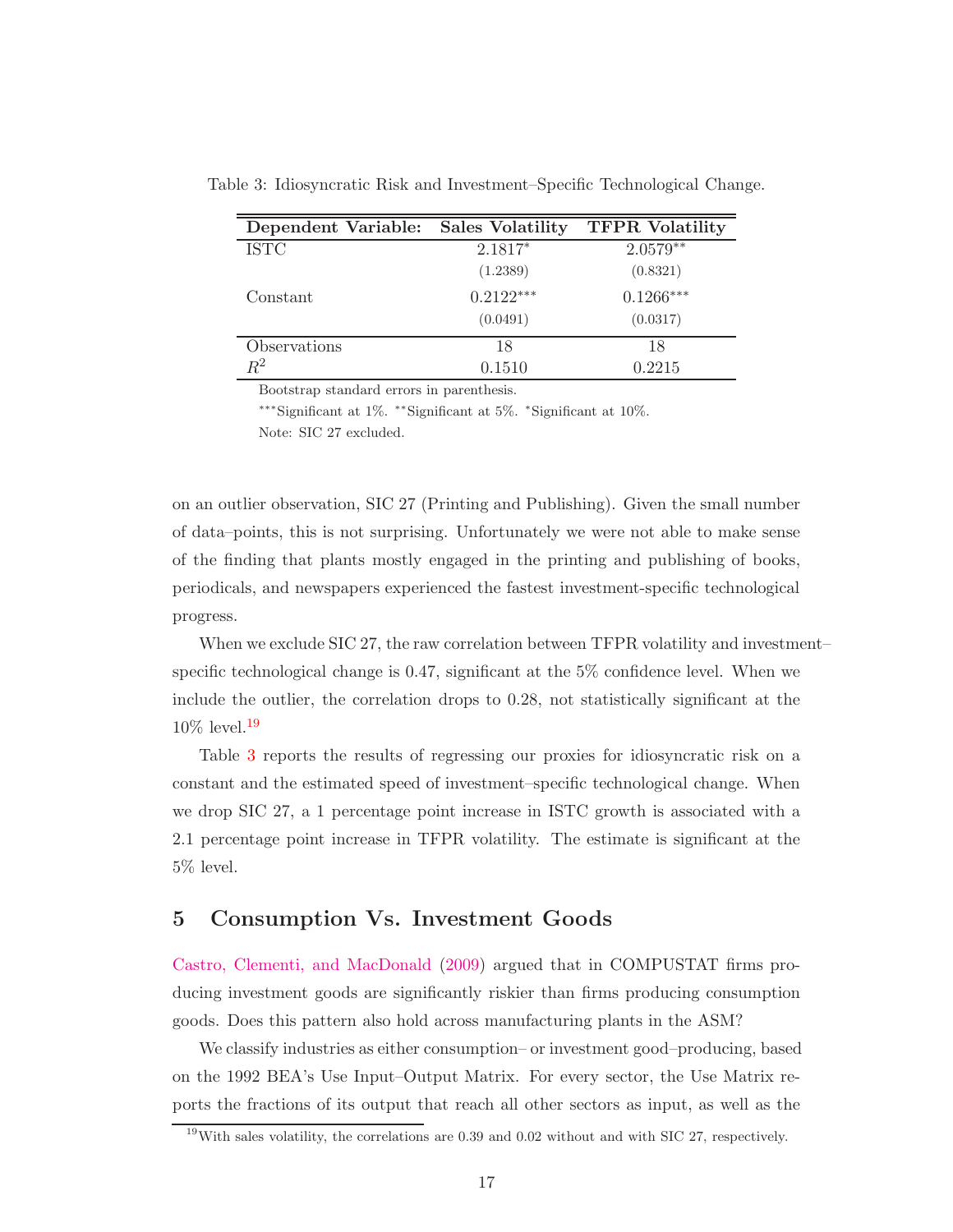portions that meet final demand uses.

For each 3–digit SIC industry, we compute the output share whose ultimate destination is either consumption or investment. We label an industry as "consumption" or "investment" if a sufficiently large share of its production ultimately meets a demand for consumption or investment, respectively. The outcome of our assignment procedure is in Table [5.](#page-24-0)<sup>[20](#page-18-0)</sup> The details of the algorithm are in Appendix [A.3.](#page-23-0)



<span id="page-18-1"></span>Figure 7: Volatility of sales and TFPR per 3–digit industry.

Figure [7](#page-18-1) suggests a clear tendency for investment good sectors to be among the most volatile, no matter the proxy for risk. The height of each bar reflects the volatility of one 3–digit sector.

Computer equipment is the second most volatile sector. Only two investment– good sectors – Wood Buildings (245) and Stone Products (328) – are among the bottom 33 sectors in the ranking.

Formal tests confirm that on average investment–good producing plants are indeed

<span id="page-18-0"></span> $20$ Consumption goods are further classified as durable or non-durable.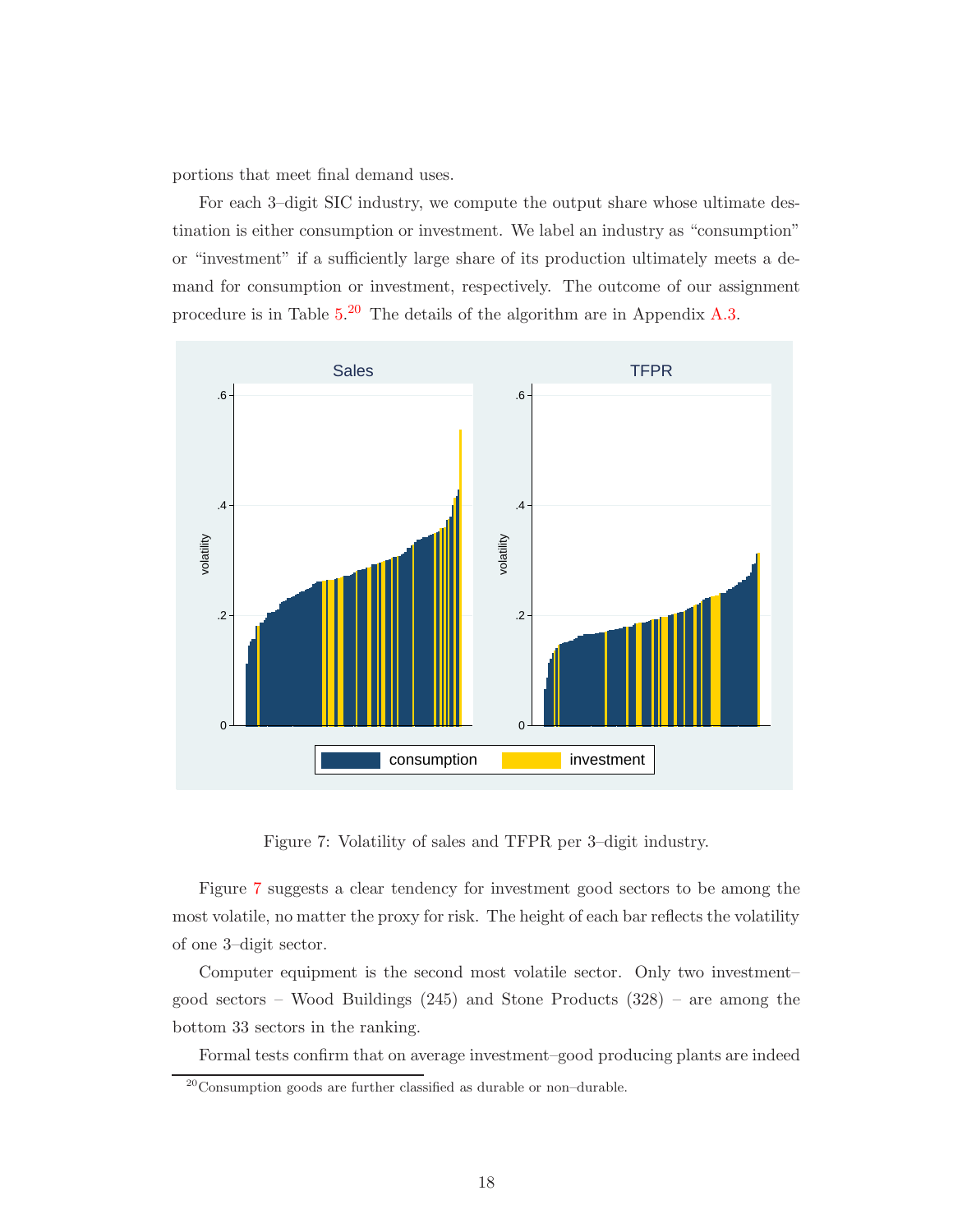more volatile. We run the following regression:

$$
\ln \hat{\varepsilon}_{ijt}^2 = \alpha + \theta_C + u_{ijt},\tag{4}
$$

where  $\alpha$  is a constant and  $\theta_C$  is a dummy variable which takes value 1 if firm i produces consumption goods and is zero otherwise. The average volatility is 21.63% in investment good sectors and 19.39% in consumption good industries. We can reject the hypothesis that the two estimates are equal at the  $1\%$  confidence level.<sup>[21](#page-19-0)</sup>

| Dependent Variable:     | <b>Sales Residual</b> | <b>TFPR</b> Residual |
|-------------------------|-----------------------|----------------------|
| Non-Durable Cons. Dummy | $-0.3287***$          | $-0.0782***$         |
|                         | (0.0201)              | (0.0196)             |
| Durable Cons. Dummy     | $-0.2011***$          | $-0.1837***$         |
|                         | (0.0326)              | (0.0306)             |
| Constant                | $-4.4015***$          | $-5.1037***$         |
|                         | (0.0142)              | (0.0134)             |
| Observations            | 322,269               | 322,269              |

<span id="page-19-2"></span>Table 4: Idiosyncratic Risk and Durability

Standard errors in parenthesis. ∗∗∗Significant at 1%. ∗∗Significant at 5%. <sup>∗</sup>Significant at 10%.

At business–cycle frequencies, the difference in volatility between aggregate consumption and investment expenditures is mostly driven by the difference in durability between the two good categories. In fact, expenditures on durable consumption goods are almost as volatile as investment expenditures.<sup>[22](#page-19-1)</sup> Does a similar pattern emerge at the plant level?

To test whether volatility co–varies systematically with durability, we run the regression

$$
\ln \hat{\varepsilon}_{ijt}^2 = \alpha + \theta_D + \theta_{ND} + u_{ijt},\tag{5}
$$

where  $\theta_D$  and  $\theta_{ND}$  are dummy variables that equal 1 if the firm produces durable or non–durable consumption goods, respectively.

We classify consumption goods as durable if they have a service life of 3 years or more, and nondurable otherwise. The service life data is from [Bils and Klenow](#page-29-9) [\(1998\)](#page-29-9). We drop sectors for which they do not provide information. The details of

<span id="page-19-1"></span><span id="page-19-0"></span> $^{21}$ With sales growth, the mean volatility among investment good–producing plants is 32.71%, while for consumption good–producing plants it is 27.32%. The difference is also statistically significant.  $22$ See [Stock and Watson](#page-32-6) [\(1999](#page-32-6)).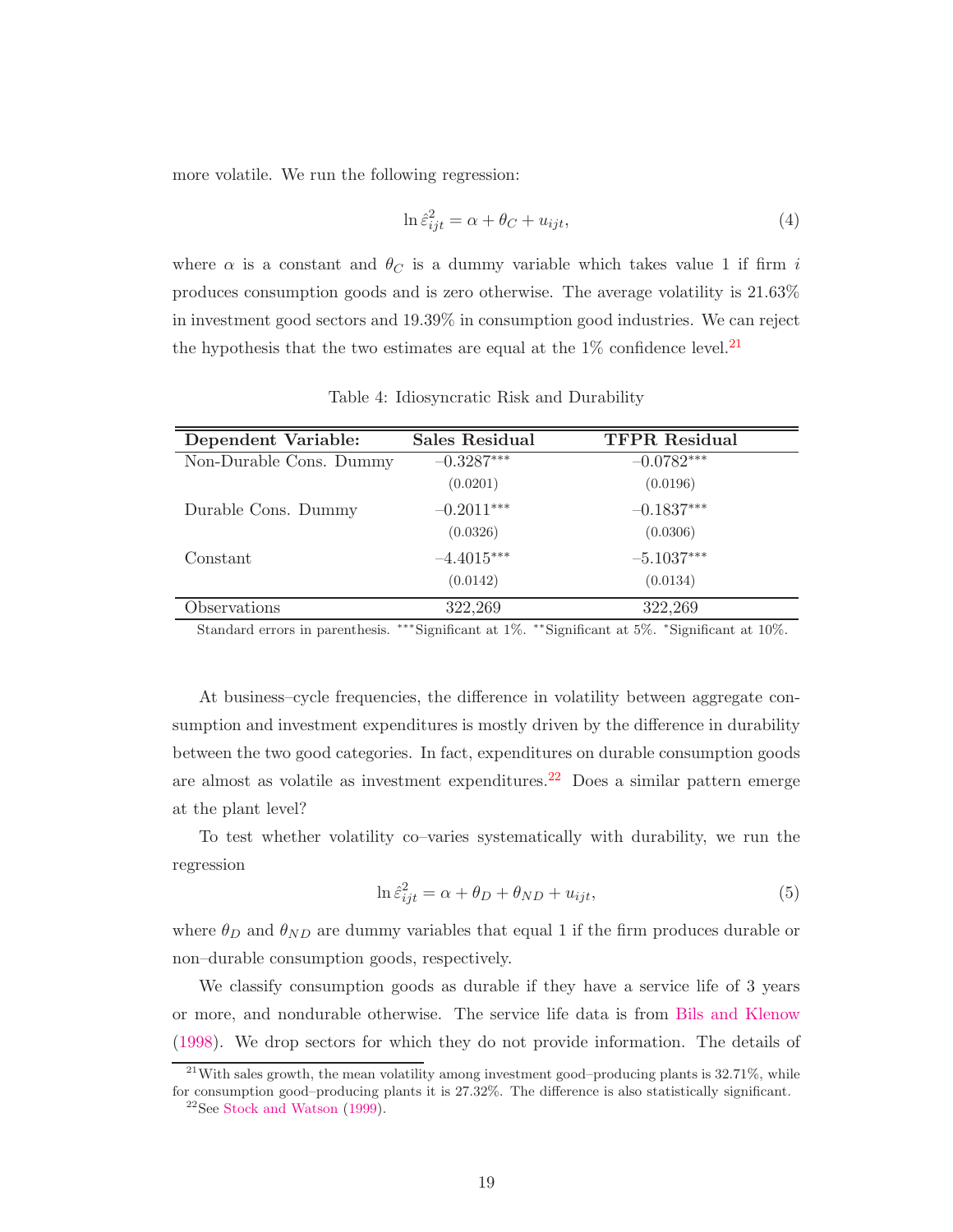the assignment procedure are in Appendix [A.4.](#page-24-1) The regression's results are reported in Table [4.](#page-19-2)

The point estimates suggest that TFPR volatility may actually be greater for non–durables than for durables. However, once we transform the regression coefficients to obtain the actual volatility estimates, we find that TFPR volatility is not statistically different across establishments producing durable and non–durable consumption goods. The bottom line is that we find no evidence in support of the claim that durability is the reason why investment–good producing plants bear a greater idiosyncratic risk than plants producing consumption goods.

# <span id="page-20-0"></span>6 Conclusion

In the recent but fast growing theoretical literature on establishment dynamics, heterogeneity in outcomes is often driven by idiosyncratic shocks to technical efficiency, mark–ups, and input prices. This paper makes some progress towards understanding the magnitude and cross–sectoral variation of such disturbances.

Using a large panel representative of the entire US manufacturing sector, we found that idiosyncratic risk accounts for about 80% of the overall uncertainty faced by plants. We also showed that risk varies greatly across 3–digit sectors, ranging from 6.7% for producers of boot and shoe cut stock, to 35.2% for Primary Smelting and Refining of Nonferrous Metals.

We propose that the heterogeneity in idiosyncratic risk is driven by the differential extent to which creative destruction shapes competition across sectors. Formal models of Schumpeterian competition imply a positive correlation between the speed of technological progress, product turnover, and volatility in plant–level outcomes. We provide evidence in support of these predictions. In particular, our proxy for idiosyncratic risk is positively associated with measures of product turnover and investment–specific technological change.

We acknowledge that our evidence is only suggestive. Our conjecture passed a first test, but establishing causality requires a different methodological approach.

Other factors are likely to contribute to the heterogeneity that we document. [Syverson](#page-32-7) [\(2004b\)](#page-32-7) outlines a variety of sectoral characteristics that may be related to measures of within–sector dispersion in productivity levels. In most models of firm dynamics, many of those characteristics would also impact the dispersion productivity. For sure, this is the case for the parameters that drive entry and exit.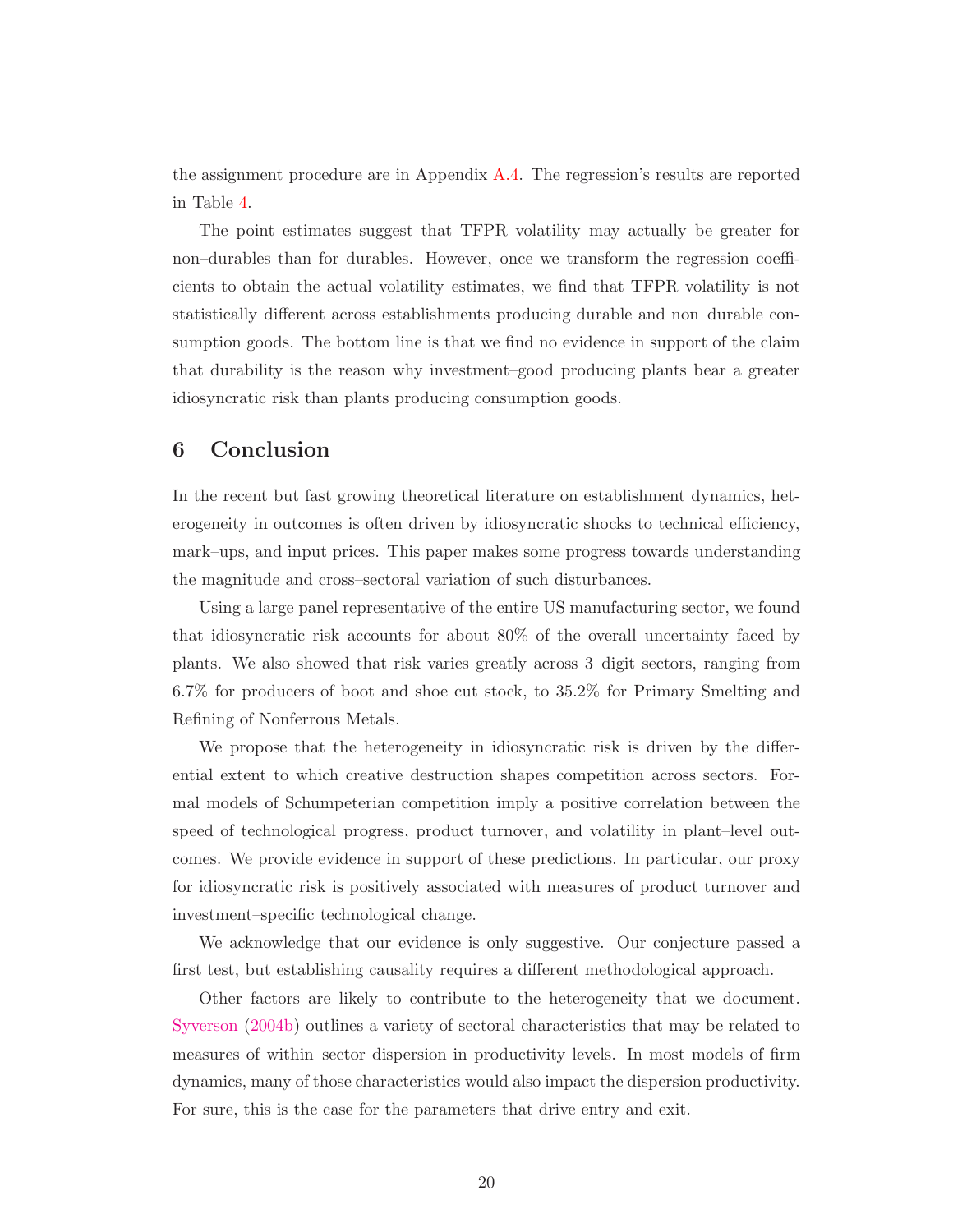# A Data and Measurement

## A.1 Sample Construction

We start by extracting all plants in the ASM panels from 1972 to 1997. For the Census years, we use the ASM flag variable to select from the Census files the plants belonging to the ASM panels. To avoid measurement errors from the imputed variables, we follow most of the economics literature in dropping Administrative Record (AR) files. We also drop establishments with zero or missing value for employment, or shipments, or any variable needed for our estimation, such as the total cost of materials, capital expenditures on buildings or machinery, and production worker hours.

The ASM is a series of five–year panels. In the first years of the panels, the fraction of plants that can be linked longitudinally to the previous year drop dramatically as only large, continuing plants ( the so–called certainty cases) are included in adjacent panels. To avoid measurement issues due to panel rotation, we drop from the sample all first years of the panels.

When estimating equation [\(2\)](#page-5-1), we drop plants with less than five observations in the sample to avoid that mis–measurement of the plant fixed effects propagate to the residuals. An increase in the cutoff did not change the key results of the paper in any appreciable way.

When estimating equation  $(3)$ , we exclude sectors with less than 100 plant–year observations. This is to guarantee that the results are not driven by a relatively small number of plants in the sector.

We will make SAS and STATA programs available to researchers with access to the Census micro data, so that they can replicate the results reported in the paper.

## <span id="page-21-0"></span>A.2 Variable Definitions

Real Sales. We use the total value of shipments (TVS) deflated by the 4– digit industry-specific shipments deflator from the NBER manufacturing productivity database. Although it is possible to adjust total shipments for the change in inventories, we follow [Baily, Bartelsman, and Haltiwanger](#page-29-3) [\(2001\)](#page-29-3) and choose to use the simple measure of gross output. This is to avoid potential measurement issues associated with imputations of inventories.

Capital. We follow [Dunne, Haltiwanger, and Troske](#page-31-12) [\(1997\)](#page-31-12) closely in constructing capital stocks. The approach is based on the perpetual inventory method. We define the initial capital stock as the book value of structures plus equipment, deflated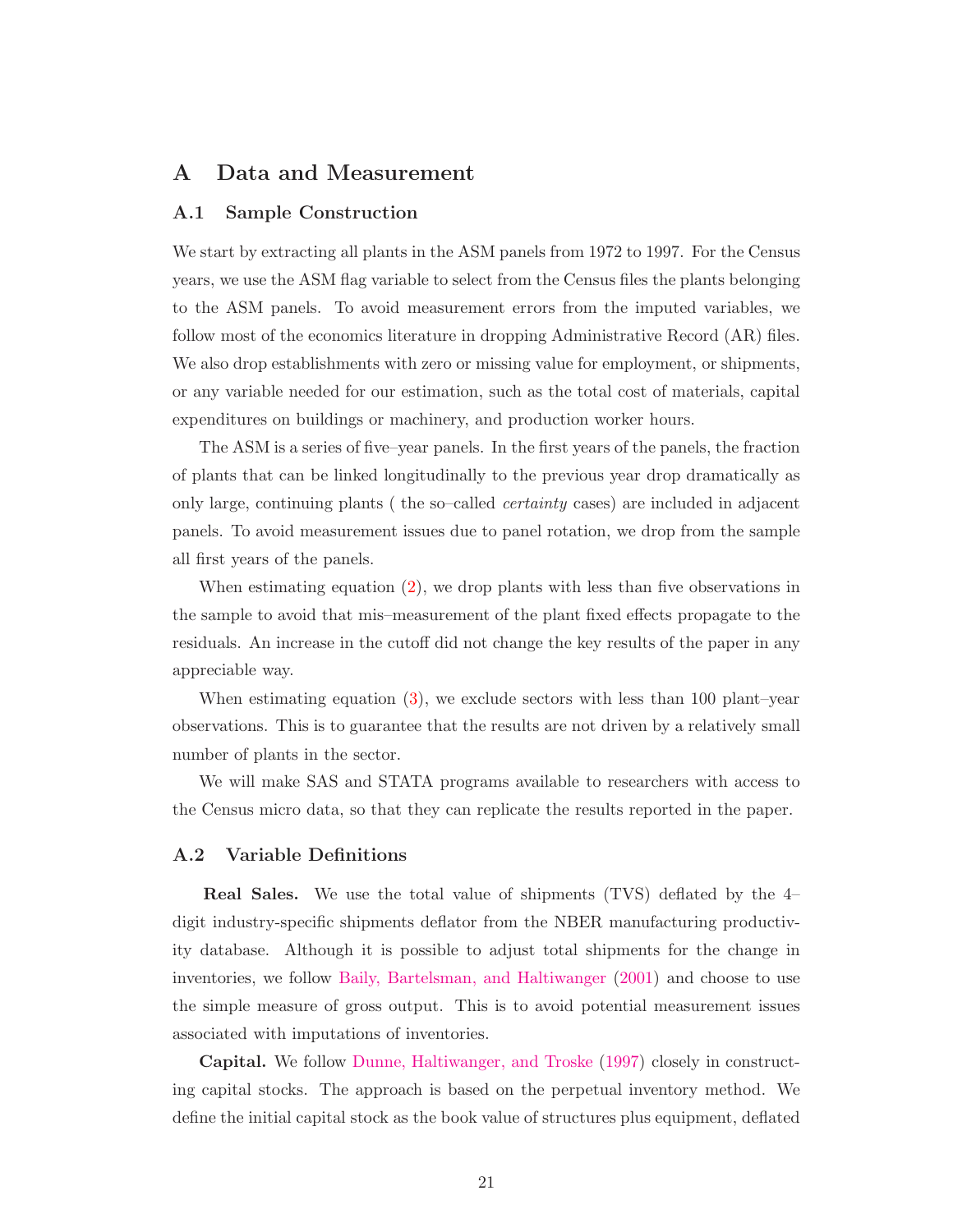by the BEA's 2–digit industry capital deflator. In turn, book value is the average of beginning-of-year and end-of-year assets. The investment series are from the ASM, deflated with the investment deflators from the NBER manufacturing productivity database [\(Bartelsman and Gray](#page-29-10), [1996](#page-29-10)). 2–digit depreciation rates are also obtained from the BEA.

Labor input. The labor input is measured as the total hours of production and nonproduction worker[s. Since the latter are not actually collected, we follow](#page-29-2) Baily, Hulten, and Campbell [\(1992](#page-29-2)) in assuming that the share of production worker hours in total hours equals the share of production workers wage payments in the total wage bill.

Materials. The costs of materials are deflated by the material deflators from the NBER manufacturing productivity database.

Factor Elasticities. Under constant returns to scale and the usual regularity conditions, cost minimization implies that each input's elasticity equals its share in total production cost. Therefore our ideal estimate of factor elasticity was the industry average cost share at the finest level of aggregation. Unfortunately capital rental rates, which are needed to compute capital costs, are only available at the 2-digit level. Following that route would have introduced a mis–specification error with potentially large consequences on our residuals' estimates.

Our solution was to set elasticities for labor and materials equal to their respective 4–digit industry–level revenue shares. The capital elasticity is set equal to the complement to 1, i.e.  $\alpha_{tt}^k = 1 - \alpha_{tt}^l - \alpha_{tt}^m$ . We use the average of revenue shares between adjacent time periods (i.e., discrete–time approximation to the Divisia index, derived from the Tornqvist index). This allows factor elasticities to vary over time.

Notice that cost shares and revenue shares coincide only when mark-ups are identically zero. In any other scenario, mis–specification is still a concern. Our view is that, however, the resulting bias is substantially lower than in the alternative described above.

In calculating labor costs, we follow [Bils and Chang](#page-29-11) [\(2000](#page-29-11)) and adjust each 4–digit industry's wage and salary payments by a factor that captures all the remaining labor payments, such as fringe benefits and employer Federal Insurance Contribution Act (FICA) payments. This factor is based on information from the National Income and Product Accounts (NIPA), and corresponds to one plus the ratio of the additional labor payments to wages and salaries at the 2–digit industry level. We apply the same adjustment factor to all plants within the same 2–digit industry.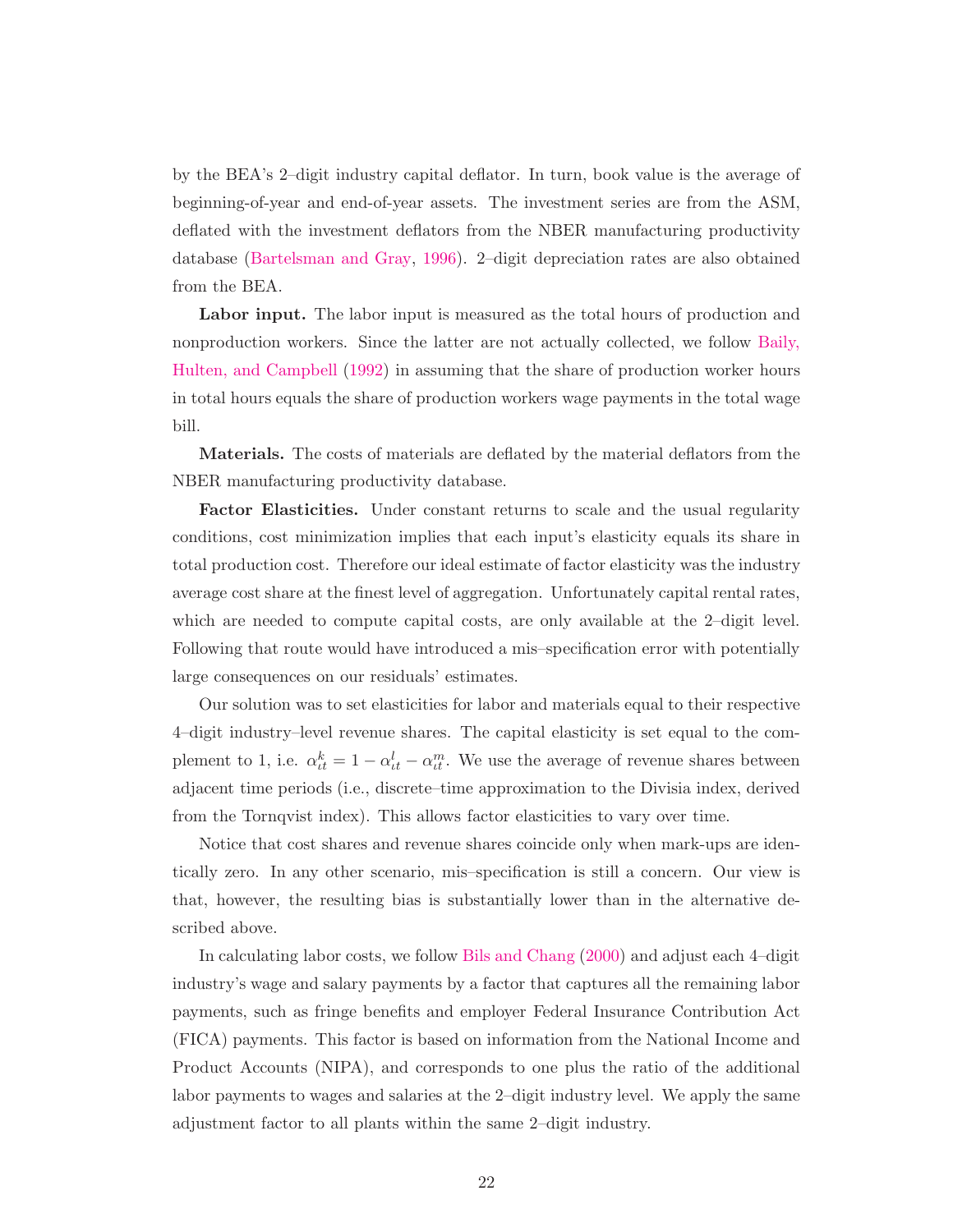ASM sample weights. We use the ASM sample weights for all plant–level regressions, which render the ASM a representative sample of the population of manufacturing plants [\(Davis, Haltiwanger, and Schuh](#page-30-2), [1996](#page-30-2)).

#### <span id="page-23-0"></span>A.3 Definition of Consumption and Investment Categories

To assign sectors to the consumption and investment categories, we rely on the Bureau of Economic Analysis' (BEA) 1992 Benchmark Input–Output Use Summary Table (before redefinitions) for six–digit transactions. The 1992 Use Table is based on the 1987 SIC system, and thus compatible with the ASM.

The Use Table gives the fraction of output that each three–digit sector supplies to every other three–digit industry, as well as directly to final demand uses. The final demand uses correspond to NIPA categories. For each three–digit industry  $j$ , we define its final demand for consumption  $C(j)$  as the sum of personal, federal, and state consumption expenditures. The final demand for investment  $I(j)$  is defined analogously. We exclude imports, exports, and inventory changes from our definitions, since they are not broken down into consumption and investment. Let  $C$  and  $I$  denote the vectors of all the industries' final consumption and investment expenditures, respectively.

From the Use Table, we also compute the (square) matrix A of unit input–output coefficients. This matrix can be easily constructed from the original Use Input–Output Matrix by normalizing each row by the total commodity column. We can then define the vectors of all the industries' total consumption and total investment output by

$$
Y_C = A Y_C + C \Leftrightarrow Y_C = (I - A)^{-1} C
$$

and

$$
Y_I = AY_I + I \Leftrightarrow Y_I = (I - A)^{-1} I,
$$

respectively. This means that each industry's consumption goods output also includes all the intermediate goods whose ultimate destination is final consumption. Similarly, for investment.

For each three–digit industry j, we compute the share of output destined to consumption,  $Y_C(j)/(Y_C(j) + Y_I(j))$ . We then assign all industries with a share greater than or equal to 60% to the consumption good sector, and those with a share lower than or equal to 40% to the investment good sector. We do not assign a consumption/investment good classification to the remaining industries (these industries do not receive a good classification in the last column of Table [5\)](#page-24-0).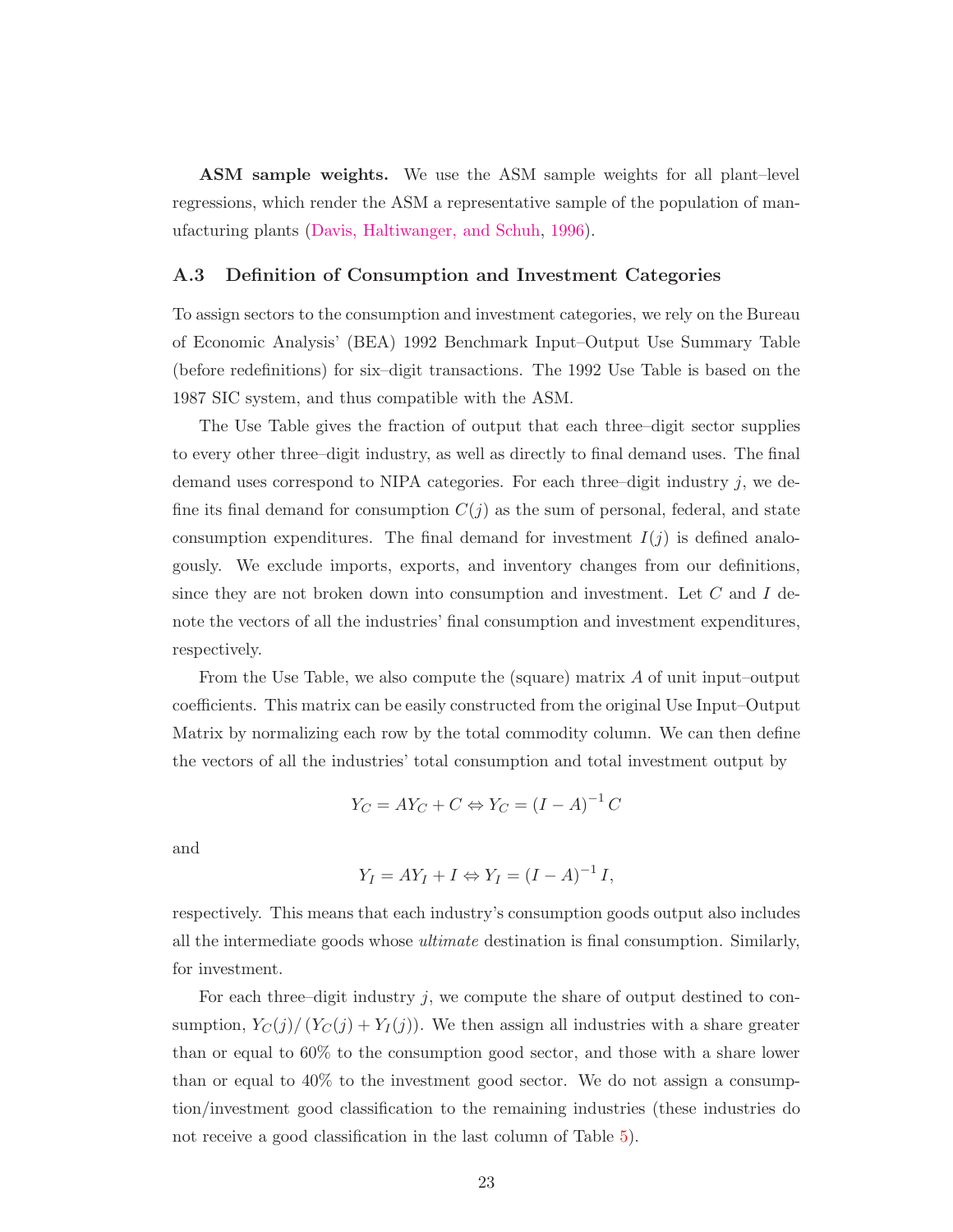We also discard industries whose primary role is supplying intermediate inputs to other industries. That is, we drop three–digit industries which contribute less than 1% of their total output directly to final consumption and investment expenditures.

## <span id="page-24-1"></span>A.4 Definition of Durable and Nondurable Consumption Categories

When splitt[ing consumption sectors between durable and nondurable, we follow](#page-29-9) Bils and Klenow [\(1998\)](#page-29-9). Table 2 of their study reports the service life of 57 consumption good items (those in the Consumer Expenditure Surveys that closely match 4–digit SIC sectors). Their estimates are either based upon life expectancy tables from insurance adjusters, or upon the Bureau of Economic Analysis publication Fixed Reproducible Tangible Wealth, 1925–1989.

We classify goods as either durable on nondurable, depending on whether their expected lives are longer or shorter than 3 years. We classify each three–digit sector as producing durables or nondurables, according to the weighted average of its 4– digit sub–sectors' expected lives. Finally, we do not assign a durable/nondurable consu[mption classification to three–digit sectors that are](#page-29-9) not considered in Bils and Klenow [\(1998](#page-29-9)) (these sectors with no service life information are labeled as "Other Consumption" in last column of Table [5\)](#page-24-0).

# <span id="page-24-0"></span>B Tables

| <b>SIC</b> |                            | <b>TFPR</b> |       | <b>Sales</b> |       | Good Classification    |
|------------|----------------------------|-------------|-------|--------------|-------|------------------------|
|            |                            | Volatility  | AR    | Volatility   | AR    |                        |
| 333        | Primary Nonferrous Metals  | 0.352       | 0.483 | 0.404        | 0.644 |                        |
| 357        | Computer Equipment         | 0.314       | 0.548 | 0.414        | 0.672 | Investment             |
| 348        | Small Arms & Ammo          | 0.312       | 0.491 | 0.429        | 0.489 | Durable Consumption    |
| 233        | Women's Outerwear          | 0.295       | 0.464 | 0.380        | 0.599 | Other Consumption      |
| 287        | Agricultural Chemicals     | 0.293       | 0.420 | 0.351        | 0.567 | Other Consumption      |
| 283        | Drugs                      | 0.279       | 0.542 | 0.273        | 0.742 | Nondurable Consumption |
| 241        | Logging                    | 0.278       | 0.422 | 0.381        | 0.510 |                        |
| 385        | Ophthalmic Goods           | 0.273       | 0.427 | 0.338        | 0.561 | Durable Consumption    |
| 281        | Industrial Inorganic Chems | 0.270       | 0.411 | 0.306        | 0.494 | Other Consumption      |
| 236        | Girls' Outerwear           | 0.265       | 0.475 | 0.345        | 0.642 | Nondurable Consumption |
| 393        | Musical Instruments        | 0.264       | 0.132 | 0.301        | 0.115 | Durable Consumption    |
| 232        | Men's Clothing             | 0.260       | 0.496 | 0.343        | 0.566 | Nondurable Consumption |
| 238        | Misc. Apparel              | 0.260       | 0.456 | 0.348        | 0.604 | Other Consumption      |
| 231        | Men's Suits & Coats        | 0.256       | 0.534 | 0.353        | 0.687 | Durable Consumption    |
| 235        | Hats $&$ Caps              | 0.255       | 0.392 | 0.294        | 0.588 | Other Consumption      |
| 367        | Elect Components & Acces   | 0.253       | 0.554 | 0.339        | 0.761 |                        |
| 277        | Greeting Cards             | 0.252       | 0.661 | 0.232        | 0.682 | Other Consumption      |
| 373        | Ship&Boat Build&Repair     | 0.248       | 0.375 | 0.452        | 0.541 |                        |

Table 5: Volatility and Autoregressive Parameter Estimates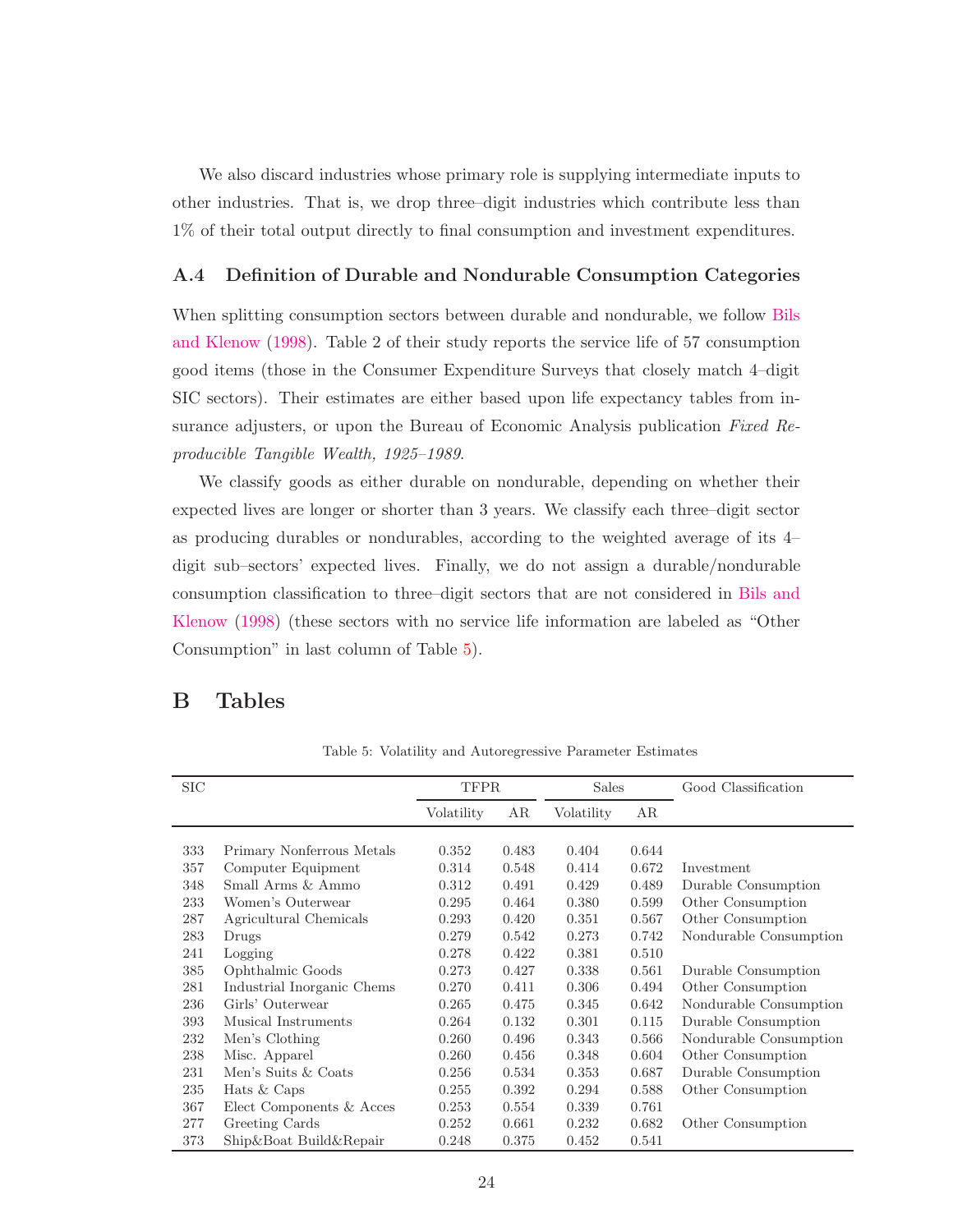SIC TFPR Sales Good Classification Volatility AR Volatility AR 311 Leather Finishing 0.248 0.269 0.308 0.455 Other Consumption 207 Fats & Oils 0.248 0.312 0.339 0.456 Nondurable Consumption 284 Detergents & Cosmetics 0.245 0.432 0.300 0.577 Nondurable Consumption 394 Dolls, Toys, & Games 0.242 0.364 0.359 0.577 Durable Consumption 376 Guided Missiles, Space Vcl 0.242 0.450 0.358 0.558 365 Household Audio-Video Eq 0.241 0.366 0.347 0.646 Durable Consumption 209 Misc. Food 0.241 0.486 0.285 0.582 Nondurable Consumption 382 Measuring Instruments 0.240 0.390 0.263 0.594 Investment 384 Medical Instr & Supplies 0.239 0.455 0.273 0.649 381 Navigation Equipment 0.236 0.372 0.305 0.515 Investment 366 Communication Equipment 0.236 0.441 0.329 0.610 Investment 242 Sawmills & Planing Mills 0.235 0.304 0.331 0.592 324 Cement, Hydraulic 0.235 0.579 0.263 0.629 Investment 374 Railroad Equipment 0.235 0.267 0.537 0.311 Investment 321 Flat Glass 0.234 0.210 0.315 0.221 Other Consumption 234 Women's Underwear 0.232 0.525 0.294 0.705 Nondurable Consumption 214 Tobacco Stemming 0.232 0.339 0.417 0.744 Other Consumption 295 Asphalt Paving & Roofing 0.230 0.295 0.410 0.447 326 Pottery & Related Prods 0.230 0.446 0.297 0.515 359 Industrial Machinery 0.230 0.330 0.326 0.616 317 Handbags 0.230 0.550 0.337 0.802 Other Consumption 386 Photo Equip and Supplies 0.228 0.517 0.268 0.580 329 Misc Nonmetal Mineral Prod 0.227 0.480 0.292 0.650 259 Misc. Furniture 0.227 0.302 0.295 0.647 Investment 286 Organic Chemicals 0.224 0.457 0.294 0.560 Other Consumption 208 Beverages 0.221 0.518 0.257 0.582 Nondurable Consumption 344 Metal Products 0.220 0.393 0.358 0.523 Investment 354 Metalworking Machinery 0.218 0.400 0.300 0.516 Investment 399 Misc Manufactures 0.216 0.100 0.331 0.196 225 Knitting Mills 0.215 0.460 0.342 0.595 Nondurable Consumption 226 Dyeing Textiles 0.215 0.602 0.324 0.692 Other Consumption 372 Aircraft and Parts 0.214 0.498 0.263 0.581 203 Canned Fruits & Vegtbls 0.212 0.458 0.296 0.588 Nondurable Consumption 339 Misc Primary Metal Prods 0.212 0.529 0.282 0.603 369 Electrical Equipment 0.210 0.443 0.306 0.591 Other Consumption 353 Construction & Mining 0.208 0.492 0.376 0.583 Investment 206 Sugar 0.207 0.356 0.272 0.604 Nondurable Consumption 363 Households Appliances 0.207 0.501 0.343 0.625 Durable Consumption 289 Misc. Chemicals 0.205 0.479 0.262 0.588 Other Consumption 327 Concrete & Plaster 0.204 0.414 0.308 0.574 Investment 252 Office Furniture 0.204 0.313 0.264 0.559 Investment 314 Footwear 0.203 0.539 0.328 0.639 Nondurable Consumption 391 Jewelry & Silverware 0.201 0.528 0.283 0.713 Durable Consumption 279 Services for Printing 0.201 0.418 0.238 0.759 Other Consumption 325 Clay Products 0.199 0.477 0.265 0.545 Investment 352 Farm Machinery 0.198 0.374 0.350 0.466 Investment 355 Special Industry Machinery 0.198 0.366 0.298 0.561 Investment 239 Misc. Textiles 0.197 0.474 0.313 0.744 Other Consumption 347 Metal Services 0.196 0.344 0.253 0.663 356 General Industry Machinery 0.194 0.417 0.270 0.551 Investment 274 Misc. Publishing 0.193 0.499 0.188 0.708 Durable Consumption

Table 5: (continued)

229 Misc. Textile Goods 0.193 0.481 0.275 0.664 Other Consumption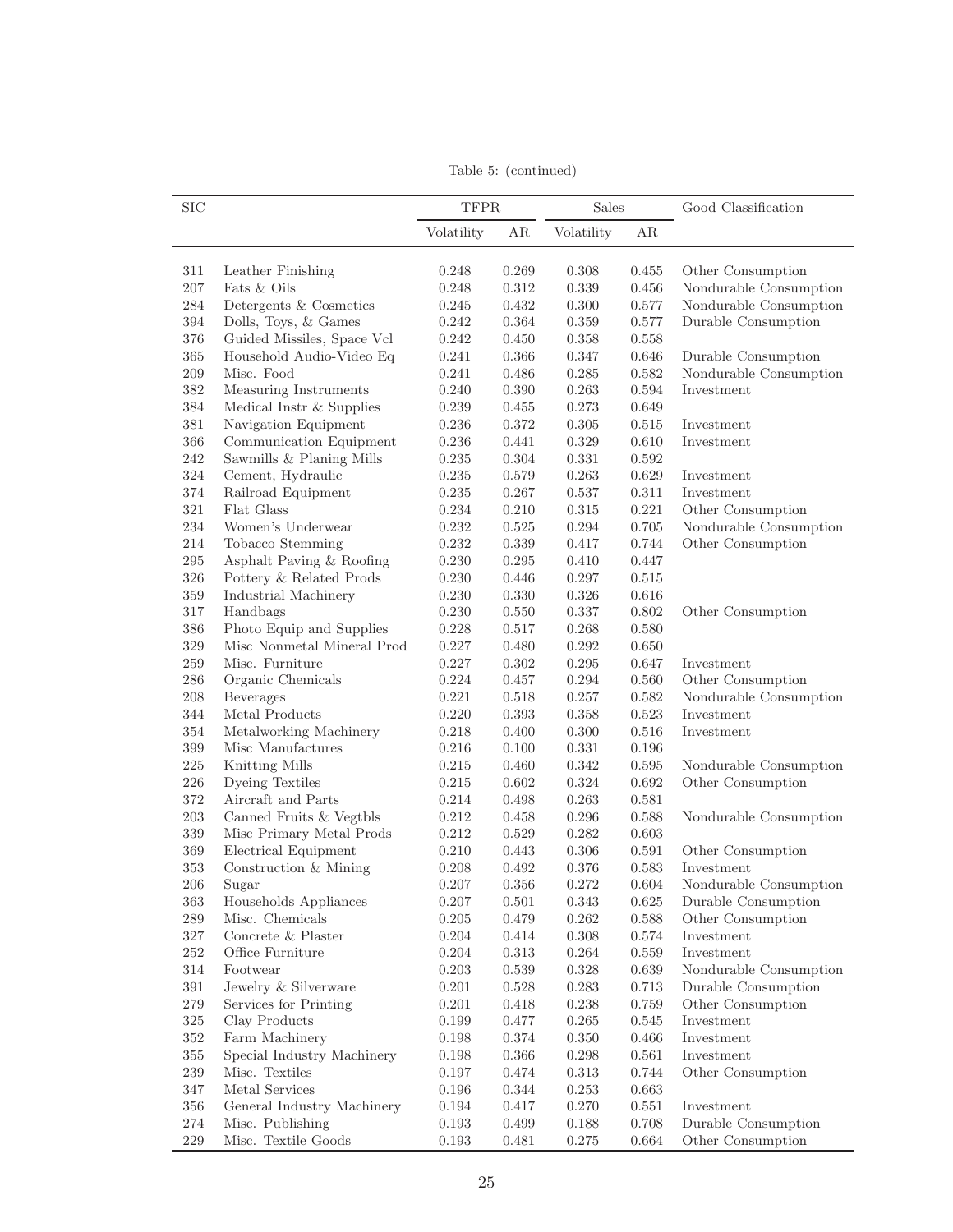Table 5: (continued)

| <b>SIC</b> |                            | <b>TFPR</b> |           | Sales      |           | Good Classification    |
|------------|----------------------------|-------------|-----------|------------|-----------|------------------------|
|            |                            | Volatility  | AR        | Volatility | AR        |                        |
| 364        | Elec. Lighting and Wiring  | 0.193       | 0.490     | 0.263      | 0.610     |                        |
| 362        | Electrical Apparatus       | 0.193       | 0.441     | 0.268      | 0.639     | Investment             |
| 396        | Buttons & Needles          | 0.192       | 0.482     | 0.374      | 0.726     | Other Consumption      |
| 308        | Misc. Plastic Prods        | 0.191       | 0.403     | 0.279      | 0.568     | Other Consumption      |
| 351        | Engines & Turbines         | 0.191       | 0.502     | 0.294      | 0.582     |                        |
| 379        | Misc. Transportation       | 0.189       | 0.371     | 0.401      | 0.605     | Durable Consumption    |
| $205\,$    | <b>Bakery Products</b>     | 0.188       | 0.403     | 0.222      | 0.655     | Nondurable Consumption |
| $272\,$    | Periodicals: Publishing    | 0.188       | 0.597     | 0.157      | 0.696     | Nondurable Consumption |
| $254\,$    | Shelving & Lockers         | 0.188       | 0.465     | 0.289      | 0.617     | Investment             |
| 361        | Electr. Distrib. Equipment | 0.187       | 0.525     | 0.265      | 0.710     | Investment             |
| 243        | Millwork                   | 0.186       | 0.447     | 0.281      | 0.590     | Investment             |
| 387        | Watches, Clocks            | 0.185       | 0.383     | 0.333      | 0.839     | Durable Consumption    |
| 332        | Iron & Steel Foundries     | 0.185       | 0.629     | 0.303      | 0.719     |                        |
| 345        | Screw Machine Prods, Bolts | 0.184       | 0.442     | 0.245      | 0.677     |                        |
| 282        | Plastic Materials          | 0.183       | 0.455     | 0.261      | 0.559     | Other Consumption      |
| 336        | Nonferrous Foundries       | 0.183       | 0.460     | 0.263      | 0.676     |                        |
| 334        | Secondary Nonferrous Mat   | 0.182       | 0.357     | 0.389      | 0.596     |                        |
| 371        | Motor Vehicles and Equip   | 0.181       | 0.361     | 0.326      | 0.474     |                        |
| 349        | Misc Fabricated Metal Prod | 0.181       | 0.481     | 0.266      | 0.609     |                        |
| 316        | Luggage                    | 0.180       | 0.398     | 0.232      | 0.613     | Durable Consumption    |
| 301        | <b>Tires</b>               | 0.180       | 0.440     | 0.266      | 0.516     | Nondurable Consumption |
| 358        | Refrigeration Machinery    | 0.180       | 0.392     | 0.287      | 0.551     | Investment             |
| 299        | Misc. Petroleum            | 0.179       | 0.531     | 0.272      | 0.621     | Nondurable Consumption |
| 261        | Pulp Mills                 | 0.179       | 0.338     | 0.226      | 0.349     | Other Consumption      |
| 335        | Nonferrous Rolling & Draw  | 0.179       | 0.504     | 0.295      | 0.611     |                        |
| 204        | Grain Mill Products        | 0.178       | 0.289     | 0.264      | 0.474     | Nondurable Consumption |
| 273        | <b>Books</b>               | 0.177       | 0.595     | 0.181      | 0.696     | Durable Consumption    |
| 331        | Blast Furnace & Steel Prd  | 0.176       | 0.396     | 0.275      | 0.459     |                        |
| 278        | Bookbinding                | 0.176       | 0.495     | 0.207      | 0.755     | Other Consumption      |
| $221\,$    | Cotton Fabric              | 0.175       | 0.328     | 0.263      | 0.663     | Other Consumption      |
| 212        | Cigars                     | 0.175       | 0.657     | 0.259      | 0.771     | Nondurable Consumption |
| 302        | Rubber Footwear            | 0.175       | 0.530     | 0.303      | 0.698     | Other Consumption      |
| 201        | Meat Products              | 0.174       | 0.351     | 0.268      | 0.614     | Nondurable Consumption |
| 202        | Dairy Products             | 0.172       | 0.364     | 0.240      | 0.576     | Nondurable Consumption |
| 343        | <b>Heating Equipment</b>   | 0.171       | 0.546     | 0.271      | 0.694     | Investment             |
| 342        | Cutlery                    | 0.170       | 0.471     | 0.224      | 0.671     | Other Consumption      |
| 249        | Misc. Wood Products        | 0.169       | 0.408     | 0.244      | 0.543     | Other Consumption      |
| 227        | Carpets & Rugs             | 0.169       | $0.512\,$ | 0.283      | $0.715\,$ | Durable Consumption    |
| 213        | Chewing Tobacco            | 0.168       | 0.535     | 0.153      | 0.786     | Nondurable Consumption |
| 306        | <b>Rubber Products</b>     | 0.168       | 0.472     | 0.249      | 0.553     | Other Consumption      |
| $223\,$    | Wool Fabric                | 0.167       | 0.586     | 0.243      | 0.594     | Other Consumption      |
| 322        | Glass & Glassware          | 0.167       | 0.534     | 0.235      | 0.784     | Durable Consumption    |
| 346        | Metal Forging              | 0.166       | 0.396     | 0.274      | $0.717\,$ | Other Consumption      |
| 305        | Packing Devices            | 0.166       | 0.321     | 0.227      | 0.391     | Other Consumption      |
| 341        | Metal Cans                 | 0.166       | 0.361     | 0.285      | 0.496     | Other Consumption      |
| 275        | Commercial Printing        | 0.166       | 0.299     | $0.207\,$  | $0.596\,$ | Other Consumption      |
| $285\,$    | Paints                     | 0.164       | 0.600     | 0.240      | 0.709     |                        |
| $395\,$    | Pens $\&$ Pencils          | 0.164       | 0.408     | $0.206\,$  | 0.544     | Other Consumption      |
| 323        | Glass Products             | 0.164       | 0.370     | 0.234      | 0.602     | Other Consumption      |
| 263        | Paperboard Mills           | 0.163       | 0.446     | 0.192      | 0.437     | Other Consumption      |
| 251        | Household Furniture        | 0.159       | 0.469     | 0.251      | 0.769     | Durable Consumption    |
| 228        | Yarn $\&$ Thread Mills     | $0.157\,$   | 0.431     | 0.311      | $0.635\,$ | Other Consumption      |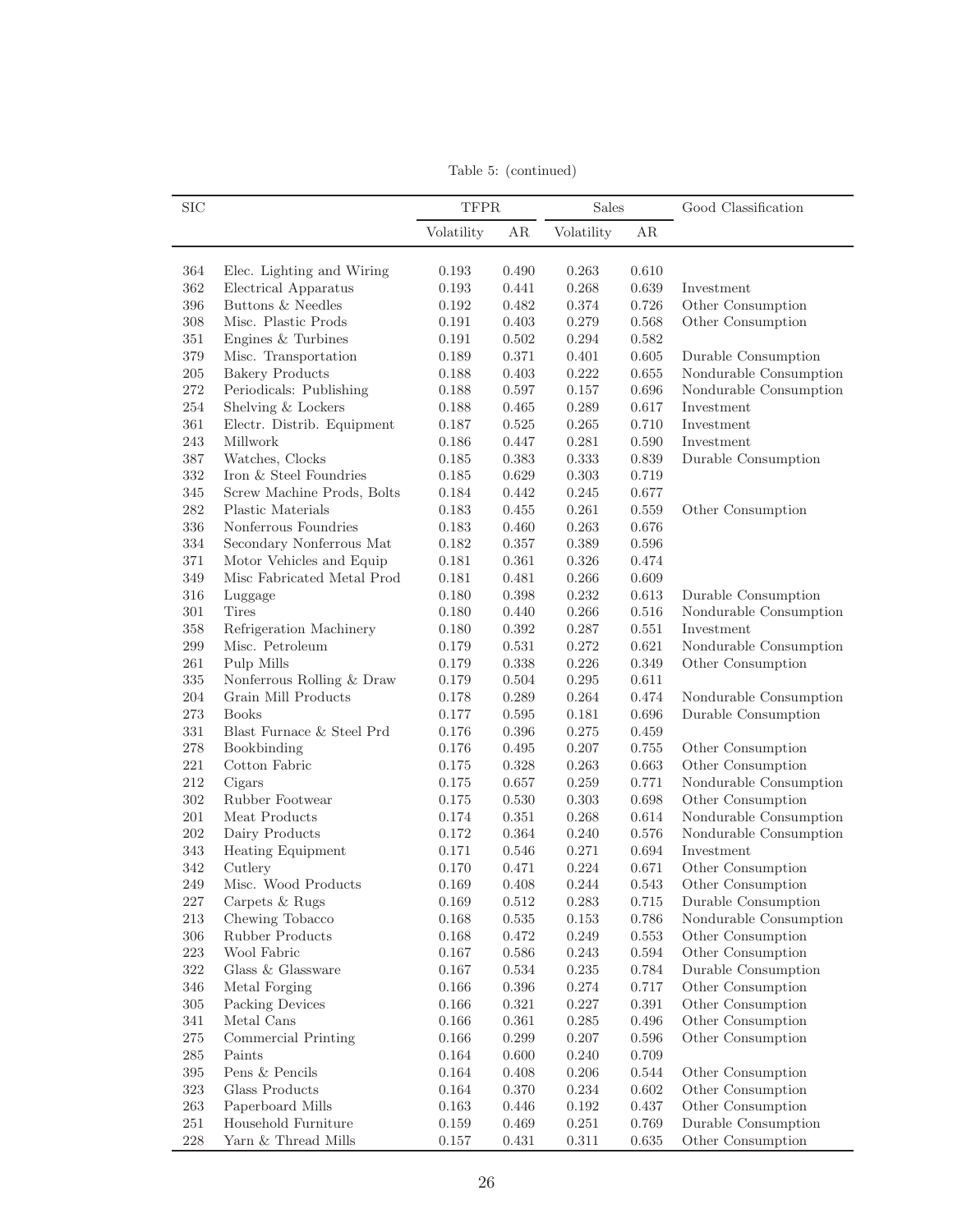| <b>SIC</b> |                        | <b>TFPR</b> |       | <b>Sales</b> |       | Good Classification    |
|------------|------------------------|-------------|-------|--------------|-------|------------------------|
|            |                        | Volatility  | AR    | Volatility   | AR    |                        |
|            |                        |             |       |              |       |                        |
| 222        | Silk Fabric            | 0.155       | 0.491 | 0.244        | 0.693 | Other Consumption      |
| 224        | Narrow Fabric          | 0.154       | 0.383 | 0.252        | 0.779 | Other Consumption      |
| 262        | Paper Mills            | 0.153       | 0.463 | 0.197        | 0.571 | Other Consumption      |
| 244        | Wood Containers        | 0.152       | 0.309 | 0.287        | 0.662 | Other Consumption      |
| 291        | Petroleum Refining     | 0.151       | 0.377 | 0.247        | 0.582 | Nondurable Consumption |
| 267        | Converted Paper Prods  | 0.151       | 0.509 | 0.211        | 0.678 | Other Consumption      |
| 271        | Newspapers: Publishing | 0.149       | 0.409 | 0.158        | 0.312 | Nondurable Consumption |
| 245        | Wood Buildings         | 0.147       | 0.379 | 0.360        | 0.610 | Investment             |
| 319        | Other Leather Goods    | 0.141       | 0.331 | 0.206        | 0.746 | Other Consumption      |
| 328        | Stone Products         | 0.137       | 0.567 | 0.182        | 0.515 | Investment             |
| 253        | Public Bldg Furniture  | 0.133       | 0.515 | 0.258        | 0.601 |                        |
| 315        | Leather Gloves         | 0.132       | 0.459 | 0.210        | 0.331 | Other Consumption      |
| 276        | <b>Business Forms</b>  | 0.122       | 0.377 | 0.146        | 0.744 | Other Consumption      |
| 265        | Paperboard Containers  | 0.115       | 0.526 | 0.187        | 0.626 | Other Consumption      |
| 375        | Motorcycles, Bicycles  | 0.088       | 0.184 | 0.323        | 0.871 | Durable Consumption    |
| 313        | Boot & Shoe Cut Stock  | 0.067       | 0.712 | 0.113        | 0.496 | Other Consumption      |

Table 5: (continued)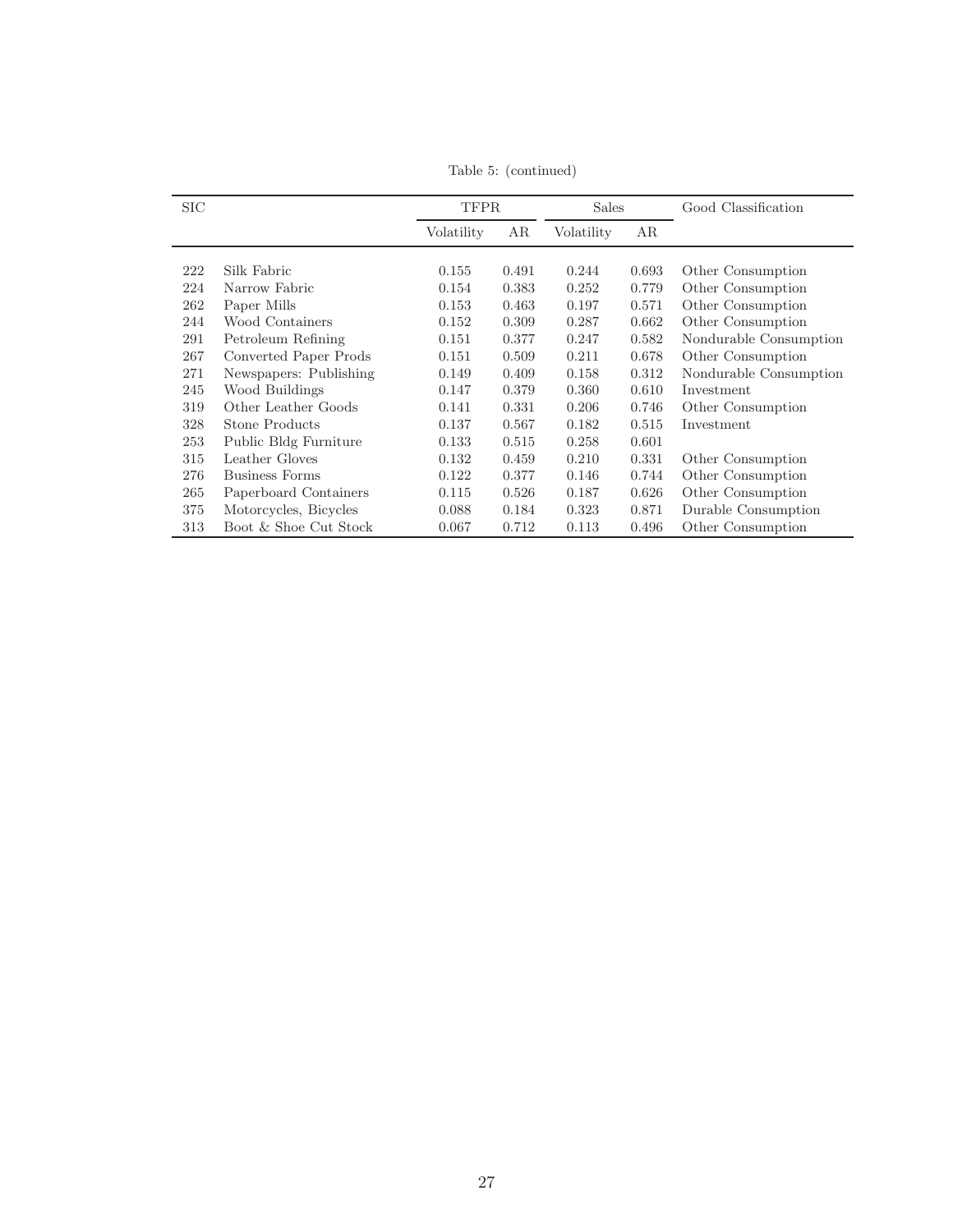<span id="page-28-4"></span>Table 6: 1987 SIC

| SIC | Description                                                              |
|-----|--------------------------------------------------------------------------|
| 20  | Food and Kindred Products                                                |
| 21  | Tobacco Products                                                         |
| 22  | Textile Mill Products                                                    |
| 23  | Apparel                                                                  |
| 24  | Lumber and Wood Products                                                 |
| 25  | Furniture                                                                |
| 26  | Paper Products                                                           |
| 27  | Printing and Publishing                                                  |
| 28  | Chemicals                                                                |
| 29  | Petroleum Refining                                                       |
| 30  | Rubber and Miscellaneous Plastics Products                               |
| 31  | Leather and Leather Products                                             |
| 32  | Stone, Clay, Glass, and Concrete Products                                |
| 33  | Primary Metal Industries                                                 |
| 34  | Fabricated Metal Products, except Machinery and Transportation Equipment |
| 35  | Industrial and Commercial Machinery and Computer Equipment               |
| 36  | Electronic and Other Electrical Equipment, except Computer Equipment     |
| 38  | Instruments and Related Products                                         |
| 39  | Miscellaneous Manufacturing Industries                                   |

# References

- <span id="page-28-1"></span>Abraham, A., and K. White (2006): "The Dynamics of Plant–Level Productivity in US Manufacturing," Census Bureau Working Paper #06-20.
- <span id="page-28-3"></span>AGHION, P., N. BLOOM, R. BLUDELL, R. GRIFFITH, AND P. HOWITT (2005): "Competition and Innovation: An Inverted-U Relationship," Quarterly Journal of Economics, 120(2), 701–728.
- <span id="page-28-2"></span>AGHION, P., C. HARRIS, P. HOWITT, AND J. VICKERS (2001): "Competition, Imitation, and Growth with Step–by–Step Innovation," Review of Economic Studies, 68, 467–492.
- <span id="page-28-0"></span>AGHION, P., AND P. HOWITT (1992): "A Model of Growth through Creative Destruction," Econometrica, 60, 323–51.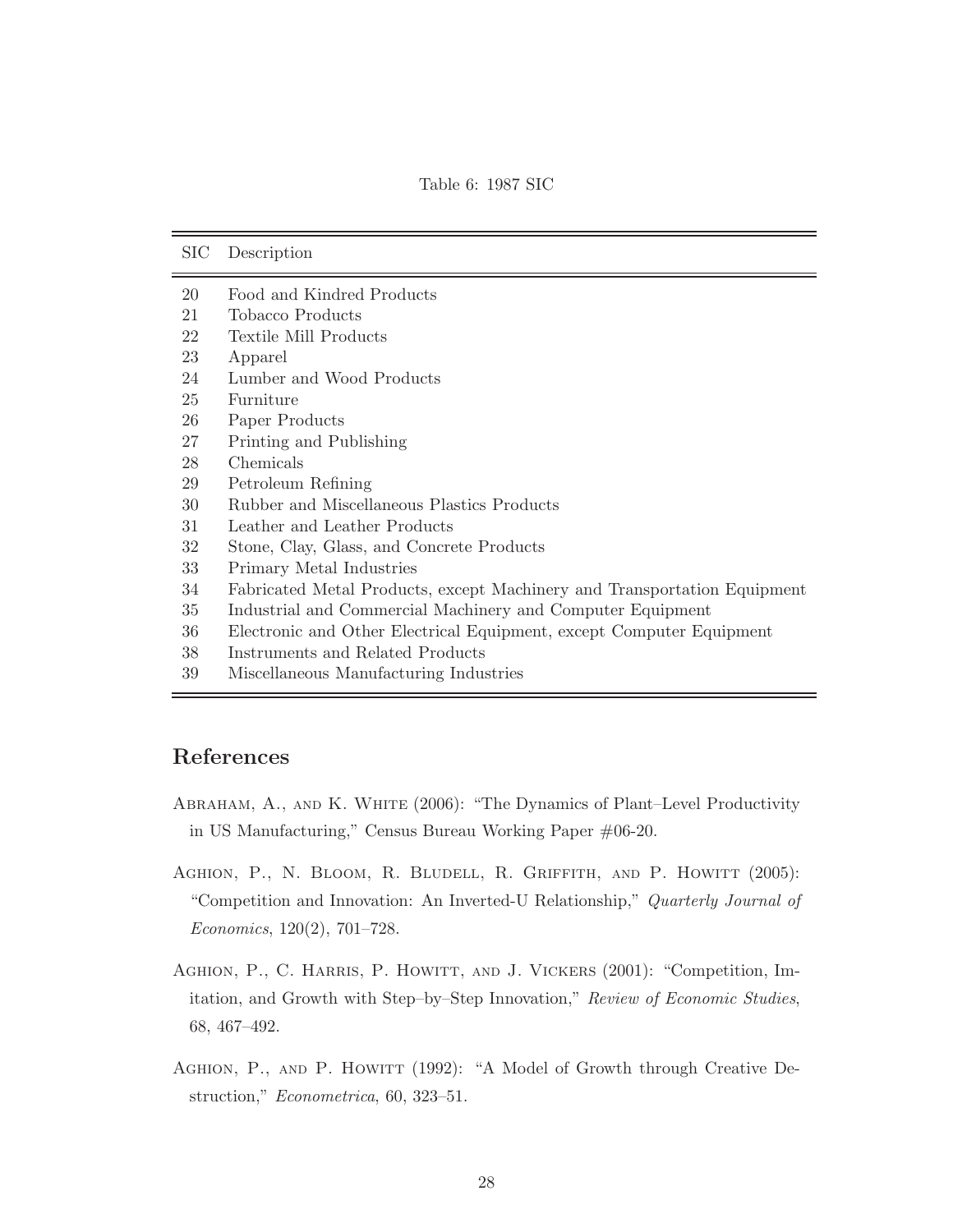- <span id="page-29-6"></span>Bachman, R., and C. Bayer (2013): "Wait–and–see Business Cycles?," Journal of Monetary Economics, Forthcoming.
- <span id="page-29-3"></span>Baily, M. N., E. J. Bartelsman, and J. Haltiwanger (2001): "Labor Productivity: Structural Change And Cyclical Dynamics," The Review of Economics and Statistics, 83(3), 420–433.
- <span id="page-29-2"></span>BAILY, M. N., C. HULTEN, AND D. CAMPBELL (1992): "Productivity Dynamics in Manufacturing Plants," Brooking Papers on Economic Activity: Microeconomics, 4(1), 187–267.
- <span id="page-29-1"></span>Bartelsman, E., and P. Dhrymes (1998): "Productivity Dynamics: US Manufacturing Plants, 1972–1986," Journal of Productivity Analysis, 9, 5–34.
- <span id="page-29-0"></span>Bartelsman, E., and M. Doms (2000): "Understanding Productivity: Lessons from Longitudinal Microdata," Journal of Economic Literature, 38, 569–594.
- <span id="page-29-10"></span>Bartelsman, E. J., and W. Gray (1996): "The NBER Manufacturing Productivity Database," NBER Technical Working Papers 0205, National Bureau of Economic Research, Inc.
- <span id="page-29-11"></span>Bils, M., and Y. Chang (2000): "Understanding how price responds to costs and production," Carnegie-Rochester Conference Series on Public Policy, 52(1), 33–77.
- <span id="page-29-9"></span>Bils, M., and P. J. Klenow (1998): "Using Consumer Theory to Test Competing Business Cycle Models," Journal of Political Economy, 106(2), 233–261.
- <span id="page-29-8"></span>(2004): "Some Evidence on the Importance of Sticky Prices," Journal of Political Economy, 112(5), 947–985.
- <span id="page-29-5"></span>Caggese, A. (2012): "Entrepreneurial Risk, Investment, and Innovation," Journal of Financial Economics, 106(2), 287–307.
- <span id="page-29-7"></span>Campbell, J. Y., M. Lettau, B. G. Malkiel, and Y. Xu (2001): "Have Individual Stocks Become More Volatile? An Empirical Exploration of Idiosyncratic Risk," Journal of Finance, 56(1), 1–43.
- <span id="page-29-4"></span>Castro, R., G. L. Clementi, and G. MacDonald (2004): "Investor Protection, Optimal Incentives, and Economic Growth," Quarterly Journal of Economics, 119(3), 1131–1175.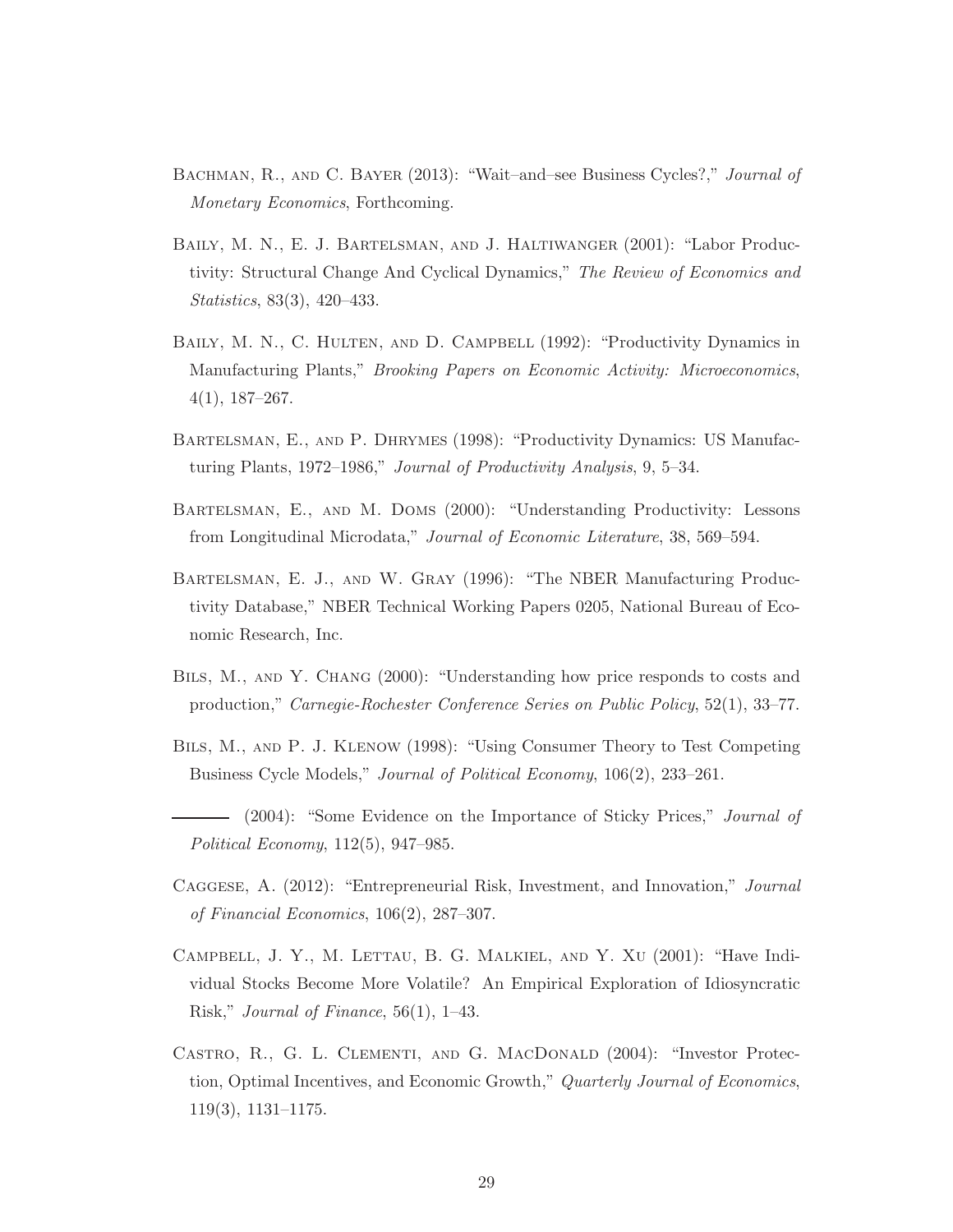<span id="page-30-4"></span>(2009): "Legal Institutions, Sectoral Heterogeneity, and Economic Development," Review of Economic Studies, 76(2), 529–561.

- <span id="page-30-10"></span>Chang, Y., and J. Hong (2006): "Do Technological Improvements in the Manufacturing Sector Raise or Lower Employment?," American Economic Review, 96(1), 252–368.
- <span id="page-30-7"></span>Chun, H., J.-W. Kim, R. Mork, and B. Yeung (2008): "Creative Destruction and Firm–Specific Performance Heteroeneity," Journal of Financial Economics, 89, 109–135.
- <span id="page-30-5"></span>Clementi, G. L., and T. Cooley (2009): "Executive Compensation: Facts," NBER Working Paper # 15426.
- <span id="page-30-0"></span>Clementi, G. L., and H. A. Hopenhayn (2006): "A Theory of Financing Constraints and Firm Dynamics," The Quarterly Journal of Economics, 121(1), 229– 265.
- <span id="page-30-8"></span>Clementi, G. L., and D. Palazzo (2013): "Entry, Exit, Firm Dynamics, and Aggregate Fluctuations," Working Paper, NYU Stern.
- <span id="page-30-9"></span>Copeland, A., and A. Shapiro (2013): "Price Setting in an Innovative Market," Federal Reserve Bank of New York.
- <span id="page-30-6"></span>CUÑAT, A., AND M. J. MELITZ (2010): "Volatility, Labor Market Flexibility, and the Pattern of Comparative Advantage," Journal of the European Economic Association, forthcoming.
- <span id="page-30-11"></span>Cummins, J. G., and G. L. Violante (2002): "Investment-Specific Technical Change in the United States (1947-2000): Measurement and Macroeconomic Consequences," Review of Economic Dynamics, 5(2), 243–284.
- <span id="page-30-2"></span>DAVIS, S., J. HALTIWANGER, AND S. SCHUH (1996): *Job Creation and Job Destruc*tion. MIT Press, Cambridge, MA.
- <span id="page-30-1"></span>Davis, S. J., and J. Haltiwanger (1992): "Gross Job Creation, Gross Job Destruction, and Employment Reallocation," Quarterly Journal of Economics, 107(3), 819–863.
- <span id="page-30-3"></span>Davis, S. J., J. Haltiwanger, R. Jarmin, and J. Miranda (2006): "Volatility and Dispersion in Business Growth Rates: Publicly Traded versus Privately Held Firms," NBER Macroeconomics Annual, 21, 107–156.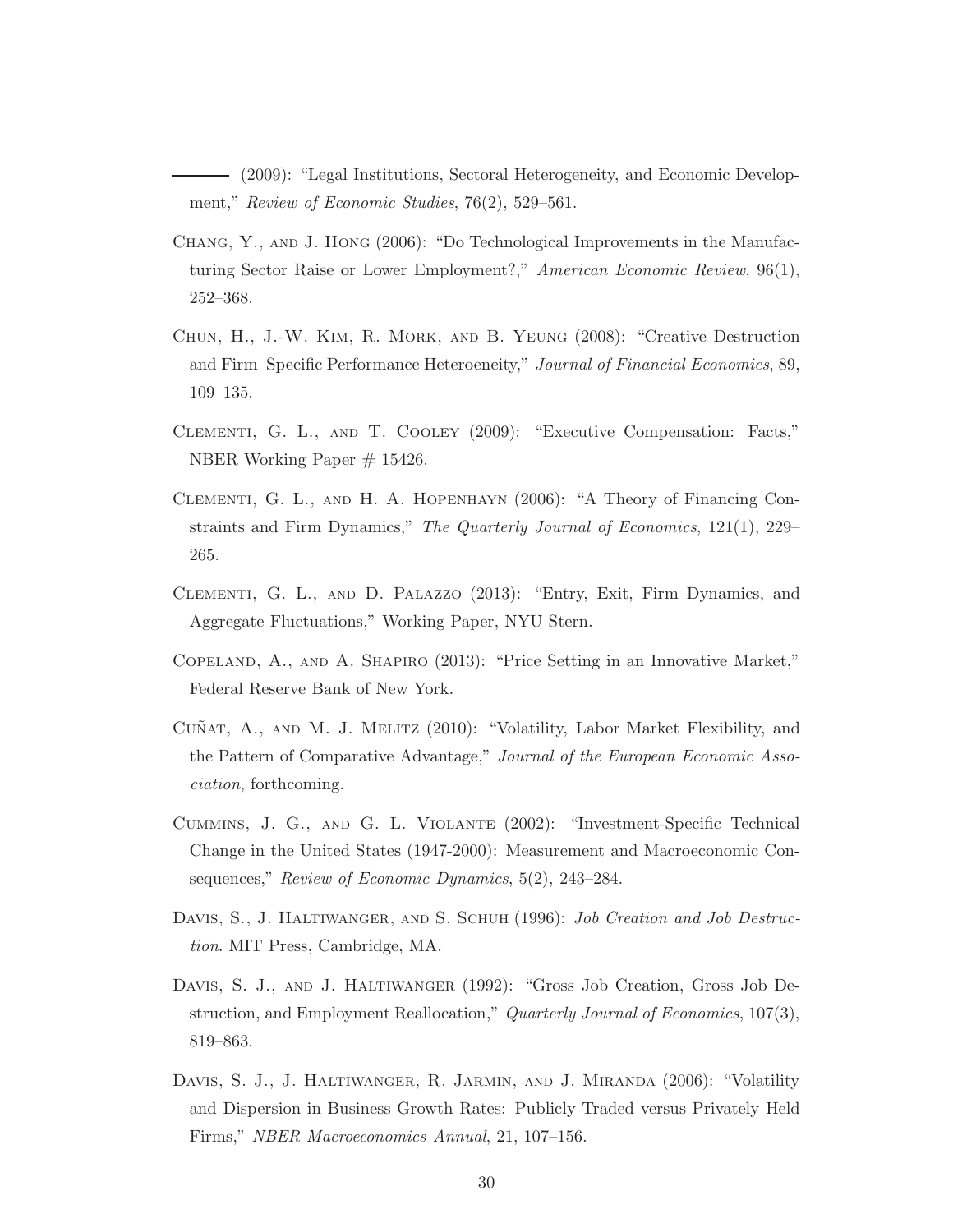- <span id="page-31-11"></span>DORASZELSKI, U., AND J. JAUMANDREU (2013): "R&D and Productivity: Estimating Endogenous Productivity," Review of Economic Studies, Forthcoming.
- <span id="page-31-12"></span>Dunne, T., J. Haltiwanger, and K. R. Troske (1997): "Technology and jobs: secular changes and cyclical dynamics," Carnegie-Rochester Conference Series on Public Policy, 46(1), 107–178.
- <span id="page-31-0"></span>Ericson, R., and A. Pakes (1995): "Markov–Perfect Industry Dynamics: A Framework for Empirical Work," Review of Economic Studies, 62, 53–82.
- <span id="page-31-7"></span>Evans, D. (1987): "The Relationship between Firm Growth, Size and Age: Estimates for 100 Manufacturing Firms," Journal of Industrial Economics, 35, 567–81.
- <span id="page-31-2"></span>Foster, L., J. Haltiwanger, and C. Krizan (2001): "Aggregate Productivity Growth: Lessons from Microeconomic Evidence," in New Developments in Productivity Analysis, ed. by C. R. Hulten, E. R. Dean, and M. J. Harper, pp. 303–363. University of Chicago Press.
- <span id="page-31-5"></span>Foster, L., J. Haltiwanger, and C. Syverson (2008): "Reallocation, Firm Turnover, and Efficiency: Selection on Productivity or Profitability?," American Economic Review, 98(1), 394–425.
- <span id="page-31-4"></span>Gourio, F. (2008): "Estimating Firm–Level Risk," Boston University.
- <span id="page-31-10"></span>GRILLICHES,  $Z.$  (1979): "Issues in assessing the contribution of R&D to productivity growth," Bell Journal of Economics,  $10(1)$ ,  $92-116$ .
- <span id="page-31-6"></span>Hall, B. (1987): "The Relationship between Firm Size and Firm Growth in the US Manufacturing Sector," Journal of Industrial Economics, 35, 583–606.
- <span id="page-31-3"></span>Herranz, N., S. Krasa, and A. P. Villamil (2009): "Small Firms in the SSBF," Annals of Finance, 5, 341–359.
- <span id="page-31-1"></span>Hopenhayn, H. A. (1992): "Entry, Exit and Firm Dynamics in Long Run Equilibrium," Econometrica, 60, 1127–50.
- <span id="page-31-8"></span>Khan, A., and J. K. Thomas (2008): "Idiosyncratic Shocks and the Role of Nonconvexities in Plant and Aggregate Investment Dynamics," Econometrica, 76(2), 395–436.
- <span id="page-31-9"></span>LACH, S., AND R. ROB (1996): "R&D, Investment, and Industry Dynamics," Journal of Economics & Management Strategy, 5(2), 217–249.